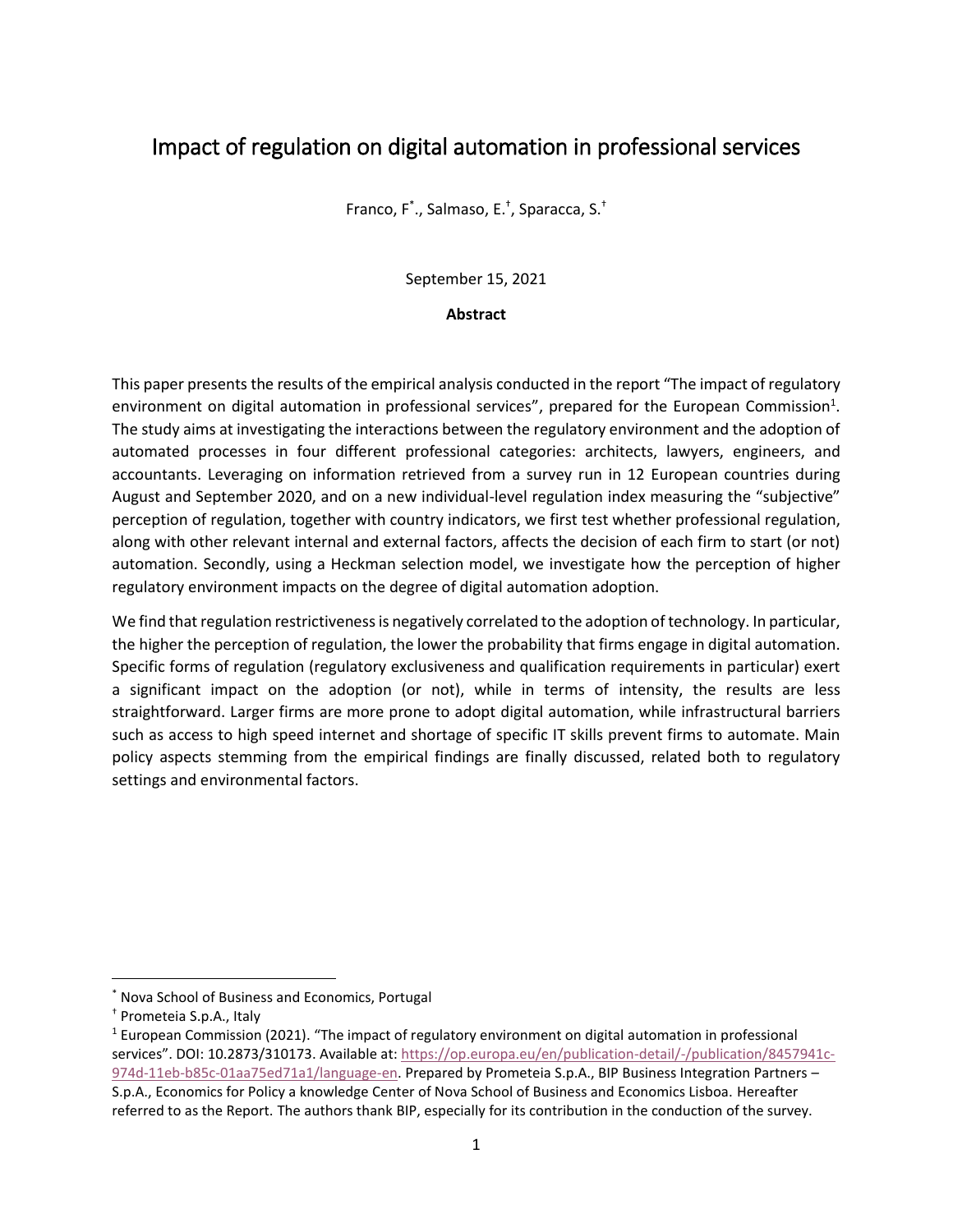# Table of contents

| 1.               |      |  |
|------------------|------|--|
| 2.               |      |  |
|                  | 2.1. |  |
| 3.               | 2.2. |  |
|                  | 3.1. |  |
|                  | 3.2. |  |
| 4.               |      |  |
| 5.               |      |  |
|                  | 5.1. |  |
|                  | 5.2. |  |
|                  | 5.3. |  |
| 6.               |      |  |
| $\overline{7}$ . |      |  |
|                  |      |  |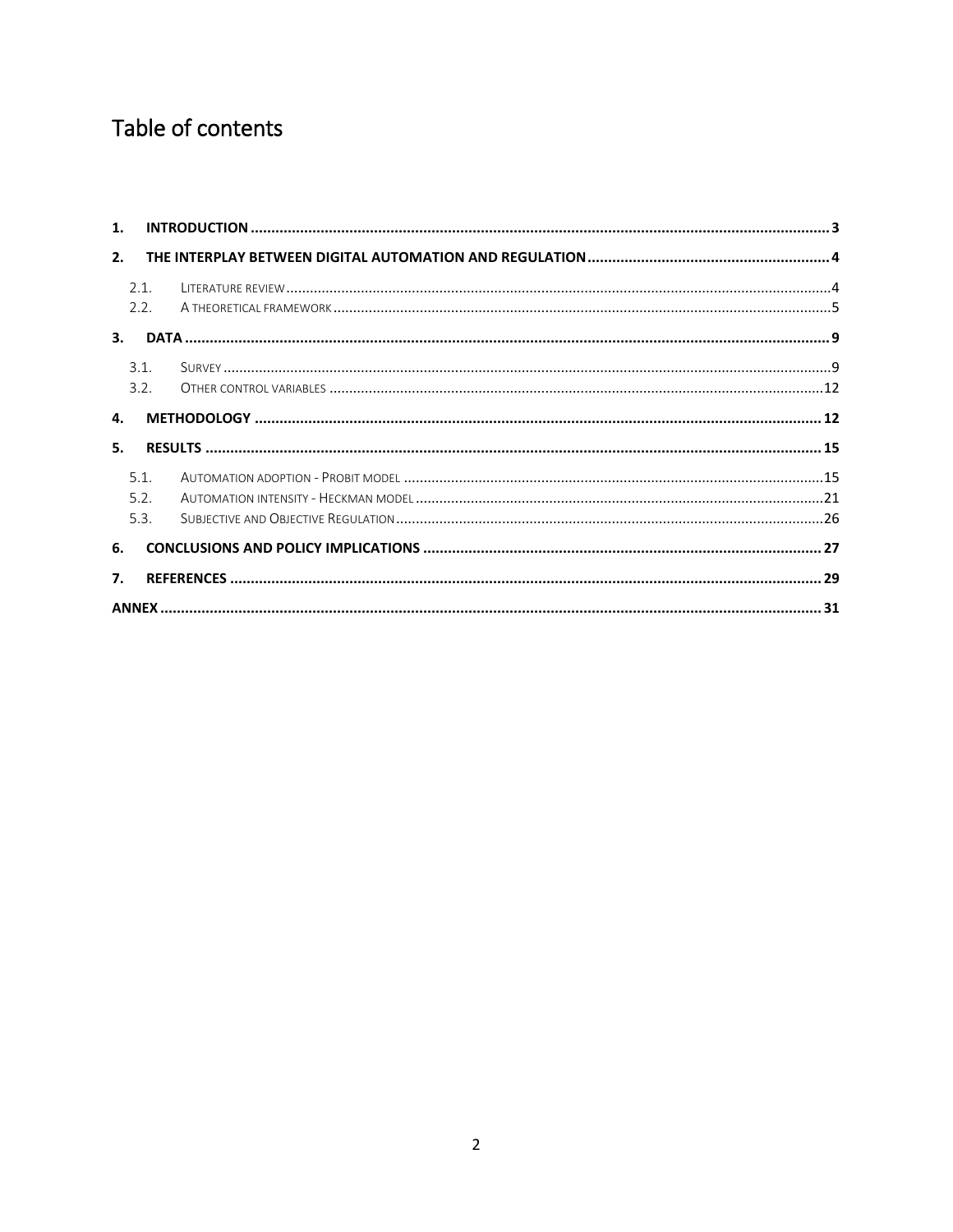## <span id="page-2-0"></span>1. Introduction

The digital automation transformation that started in the last decades is changing business models by freeing humans from low value added repetitive tasks and influencing consumers' lives through cheaper online services delivery. Digital automation is also favoring the emergence of brand-new services and transforming the nature of many professional services. These rapid changes have prompted authorities to regulate and incentivise digital automation to guarantee that it improves consumers' welfare.

Leveraging on novel firm-level data on digital automation and regulation, this paper aims at investigating the interactions between the regulatory environment and the adoption of automated processes in four different professional categories: architects, lawyers, engineers, and accountants. These interactions are economically relevant and complex to identify. They are economically relevant because adopting automated processes implies investment in ICT and human capital, which are engines of productivity growth. They are complex because the regulatory environment impacts digital automation adoption through various channels such as competition, finance, skills, investment, costs, and size. Their complexity also lies in the identification challenge as both regulation and automation are not easily measurable.

Survey results on the perception of excessive regulation as a deterrent to technology adoption are used to assess whether general literature findings, summarized in the proposed theoretical framework, apply to European firms in professional services. Along with regulation, a number of other factors affecting the choice to engage in digital automation are tested. Some determinants pertain to the characteristics of the firm, such as size and revenue growth, or the technological infrastructure available at the firm, in terms of broadband connection, financial resources and economies of scale that might support digital transformation (retrieved from the survey). Other factors relate to the environment where the company resides, which are related to the degree of internet penetration, or the availability of relevant skills (country-level data). Hence, the analysis investigates not only the impact of regulation in shaping the decision to adopt digital automation, but the role of other relevant structural and environmental factors as well.

Two econometric models are specified to test the research question. The first model, a probit model, estimates how the perceived level of regulation influences the probability of a firm to adopt digital automation. Focusing on the adopters, the second model, a Heckman selection model, estimates how regulation affects the intensity of digital automation.

The main novelties of this study are (1) the use of primary data, collected through an online survey, on regulation perception and automation adoption, (2) the analysis of specific types of regulations and restrictions (e.g. reserve of activities, tariff restrictions, shareholding requirements, etc.), and (3) the use of "subjective regulation" as a measure of regulation. As for the latter, this work contributes to the debate on the measurement of regulatory barriers by using a regulation perception index, not built from the regulatory environment's *de jure* situation.

The remainder of the paper is organized as follows. Section 2 provides the theoretical foundations of the study: it includes a review of the key literature providing a theoretical and empirical background for our analysis, and presents a theoretical framework for the interplay between digital automation and regulation. Section 3 presents the survey dataset and the main variables of interest. Section 4 describes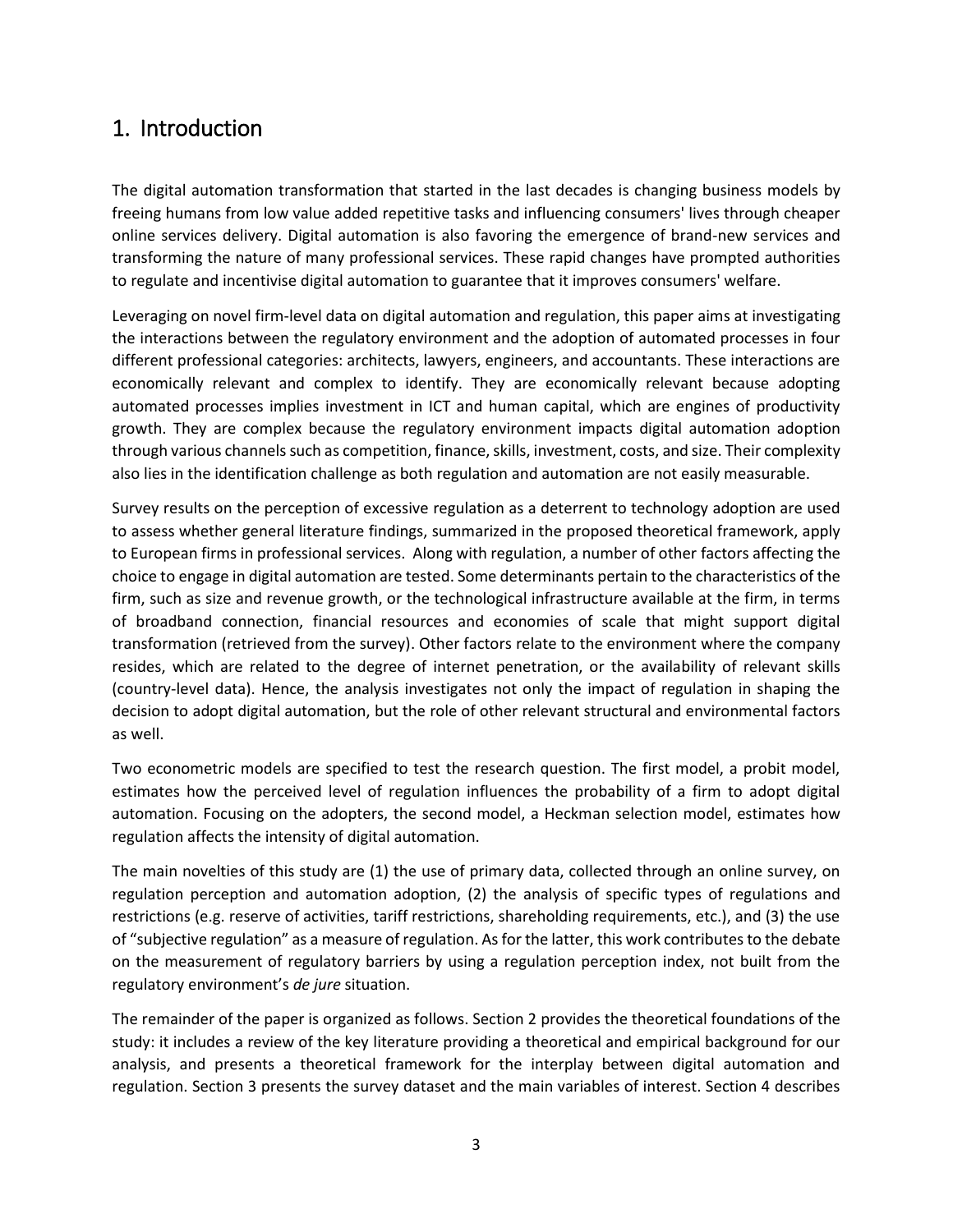the empirical strategy employed to analyse the interplay between digital automation and regulation. Section 5 discusses the results of the econometric model. Section 6 concludes.

## <span id="page-3-0"></span>2. The interplay between digital automation and regulation

### <span id="page-3-1"></span>2.1. Literature review

l

Digital automation trends are deeply affecting the growth trajectories of economies. In the last two decades, research has focused, on the one hand, on the effects of this kind of innovation on economic performance (both at the micro and the macro level), and on the other hand, on the potential factors which can influence the technological diffusion process. With respect to the latter, regulatory factors have been identified from the economic literature as key variables for policy-makers to improve the framework conditions necessary to spur innovation.

How regulatory measures affect firms' incentives to innovate and competitiveness is a long-standing interest in the literature. The OECD (2002) and Van Gorp and Batura (2015) stress the importance of the swiftness of technological change and relatively low barriers to entry (if lock-in is absent) in promoting transitory market dominance. They all agree in recognizing that the major weakness of standard and antitrust policies stems from their focus on static models and static analyses, thus disregarding the speed of technological change and its acceleration over time. For example, Audretsch et al. (2000) refer to the term 'dominant position' itself as no longer adequate, given the growing importance of potential entry.

In defining the interplay between regulation and digital automation, most of the seminal works in the field (e.g. Carlin and Soskice, 2006; Blind, 2012) distinguish between compliance cost or negative incentive effect, and positive incentive effect. Thus, the regulatory environment can act as either a stimulus or a barrier to innovation, but also a specific norm can simultaneously promote or hinder innovation, depending on other factors. Blind (2012) explains how market entry regulation may entail both effects. On the one hand, it may hamper innovation by prohibiting market entry of potential innovative newcomers. On the other hand, limited competition may also be beneficial for incumbents by allowing them to engage and invest in frontier innovation activities, and to increase their R&D spending, enjoying temporary monopoly positions<sup>2</sup>.

A significant number of empirical studies tends to confirm that restrictive regulation in professional services decreases competition, allows wage premiums and increases prices (e.g. Monteagudo, et al.,2012; Bouis and Duval, 2011). Particularly relevant for the present study is the strand of literature investigating the relationship between regulation and markup (e.g. Thum-Thysen and Canton, 2015; Thum-Thysen and Canton, 2017): evidence from both aggregate sectoral data, and firm-level data suggests a relationship between higher product market regulation and higher markups in professional service sectors in the European Union.

 $^2$  The idea that capturing monopoly rents is the crucial reward for innovators has been the core argument of the Schumpeterian growth theory positing that a more competitive marketplace lowers incentives for firms to innovate by reducing their profit margins.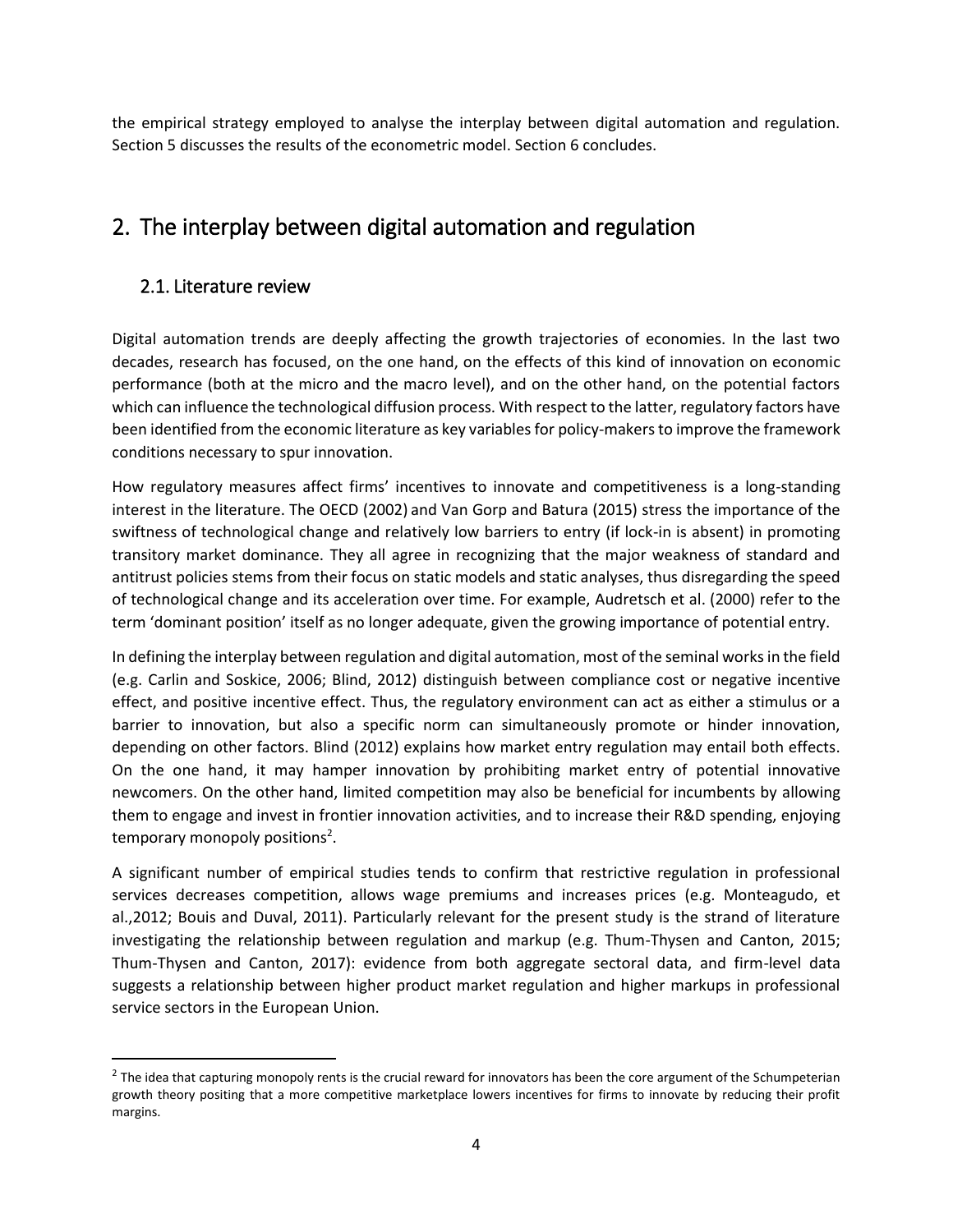A number of other factors might contribute to the relationship between regulation and innovation. According to Pelkmans and Renda (2014) and Ravet (2017), sector-specific characteristics are among the most important ones. These studies stress that specific types of regulation have different impacts depending on the sector. Given the heterogeneity of regulations' stringency, timing, flexibility and uncertainty across sectors, a sectoral analysis is ultimately needed in order to better understand and address barriers and to study to what extent regulation affects innovation. Indeed, a sectoral perspective has been progressively adopted within the literature (Freel, 2006; Canton, et al. 2014) and has also been recently embraced by the European Commission in numerous reports (EC, 2016; EC, 2017<sup>;</sup> EC, 2018).

A large body of literature explores the structural factors and incentives that shape automation trends. Within this strand, several contributions focusing on the professional services have highlighted how differences across countries and heterogeneous institutional setting provide different stimulus to business dynamics (Canton et al., 2014; EC, 2017; van der Marel et al., 2016; World Bank 2016; Hook, 2016; Cette et al., 2014).

The most recent contributions (Andrews et al., 2018; Ferracane and van der Marel, 2020) stress the importance of sector and country-specific specifications, which enable exploration of the link between structural factors, such as human capital or business dynamism that help in speeding up the adoption of automation. Including these factors in the empirical analysis will help to obtain robust measurements of the contribution of the regulatory variables and address other important policy issues, pivotal to the successful implementation of new technologies.

### <span id="page-4-0"></span>2.2. A theoretical framework

Relying on the theoretical and empirical works just presented, it is possible to summarize the effects of different regulation restrictions on firms' digital automation adoption strategies. In order to assess the influence of the regulatory framework in a more schematic way, the specific restrictions will follow the classification of regulatory requirements illustrated in Table  $1<sup>3</sup>$ .

|  |  |  | Table 1: Classification of regulatory requirements |
|--|--|--|----------------------------------------------------|
|--|--|--|----------------------------------------------------|

| <b>Classification of regulatory requirements</b> |                                                                                                                                                                                                                                                                                                                                                        |  |  |
|--------------------------------------------------|--------------------------------------------------------------------------------------------------------------------------------------------------------------------------------------------------------------------------------------------------------------------------------------------------------------------------------------------------------|--|--|
| <b>Categories of requirements</b>                | <b>Specific Restrictions4</b>                                                                                                                                                                                                                                                                                                                          |  |  |
| <b>Regulatory approach</b>                       | Exclusive or shared reserved activities<br>$\circ$<br>Protection of title<br>$\circ$                                                                                                                                                                                                                                                                   |  |  |
| <b>Qualification requirements</b>                | Years of education and training<br>$\Omega$<br>Number of pathways to obtain qualifications<br>$\circ$<br>Existence of mandatory traineeship<br>$\circ$<br>Obligation to have professional experience to get full<br>$\circ$<br>capacity<br>Existence of mandatory state exam<br>$\Omega$<br>Continuous professional development obligations<br>$\circ$ |  |  |

<sup>&</sup>lt;sup>3</sup> This framework draws on that used by the European Commission in the Communication on Reform recommendations for regulation in professional services (European Commission, 2017).

l

<sup>&</sup>lt;sup>4</sup> These restrictions are explained in more detail in the Annex (Table I)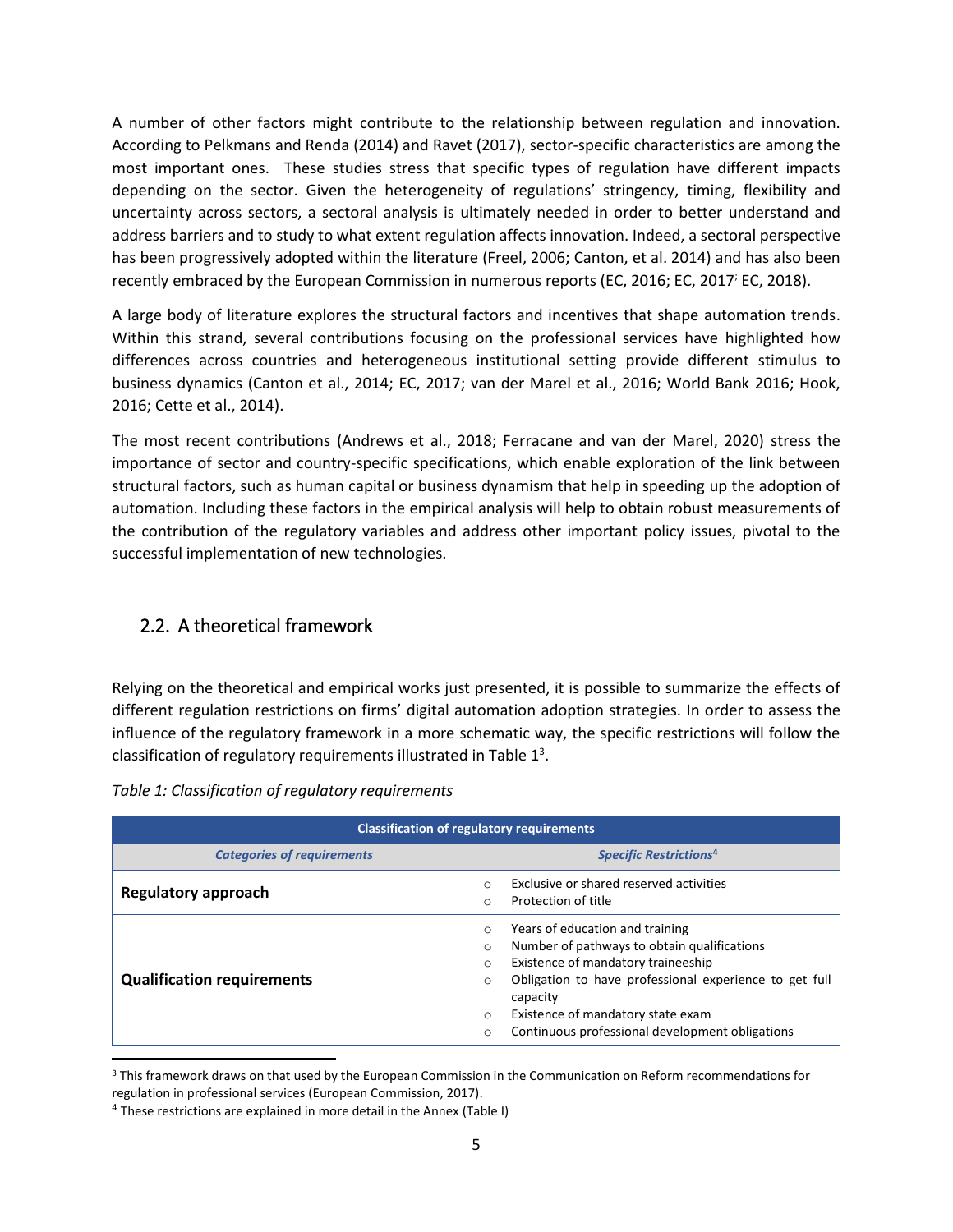|                                 | Compulsory membership or registration in professional<br>$\circ$  |
|---------------------------------|-------------------------------------------------------------------|
|                                 | body                                                              |
| <b>Other entry restrictions</b> | Limitation to the number of licences granted<br>$\circ$           |
|                                 | Territorial validity of the professional qualification<br>$\circ$ |
|                                 | Age restriction<br>$\circ$                                        |
|                                 | Other authorisation requirements<br>$\circ$                       |
|                                 | Restriction on corporate form/ type of entity<br>$\circ$          |
|                                 | Shareholding requirements<br>$\circ$                              |
|                                 | Voting rights control<br>$\circ$                                  |
|                                 | Prohibitions on joint exercise of professions<br>$\circ$          |
| <b>Exercise requirements</b>    | Incompatibilities of activities for a professional<br>$\circ$     |
|                                 | Professional indemnity insurance<br>$\circ$                       |
|                                 | Tariff restrictions<br>$\Omega$                                   |
|                                 | Restrictions on advertising<br>$\circ$                            |
|                                 |                                                                   |

The effect of each specific restriction is analyzed with particular focus on the channels through which the regulation affects firms behavior on the adoption of digital automation. More specifically, five **general potential channels of impact on digital automation** have been identified:

- **Competition**: regulation modify the professional services market competition settings, thus limiting competitive pressure between incumbents and from new entrants, in turn affecting the firms' propensity to introduce digital automation technologies. "The entry of new firms, or the threat of it, induces existing firms to become more efficient through reallocation of resources inside the firm or cutting slack or by investing in innovation to escape competition (allocative, productive and dynamic efficiency gains)" (Canton et al. 2014).
- **Access to finance**: regulation can exert its effects on the possibility of companies to have access to external funding, thus conditioning future automation investments plans. The positive impact of financial dependence (i.e. the need for external funds) and faster value added growth is well documented in the literature (pioneered by the Rajan and Zingales' work in 1998). Barone and Cingano (2011) show lower regulation and higher financial development in the service sector has a significant impact on value added growth, in turn closely related to innovation.
- **Skills**: each regulation can influence the adoption and development of new skills and expertise complementary to digital automation adoption. The economic literature has stressed the role of capabilities and their evolution within professional services firms for innovation activities (e.g., Criscuolo et al., 2007; Bryson and Daniels, 2008).
- **Costs**: specific restrictions can imply additional costs for the professional services firms, draining resources and thus reducing funds for investment in digital automation.
- **Size**: specific regulations can influence the dimensional development of firms and therefore the scope and the resources for the introduction of new digital technologies (OECD, 1997; Ribes, 2018).

The existence of a well-functioning professional services market ultimately affects most economic activities and is fundamental to enable productivity growth<sup>5</sup>. The introduction of digital automation in

 $\overline{\phantom{a}}$ 

<sup>&</sup>lt;sup>5</sup> This channel is further analyzed in its impact on productivity and markup in Chapter 4 of the **Report**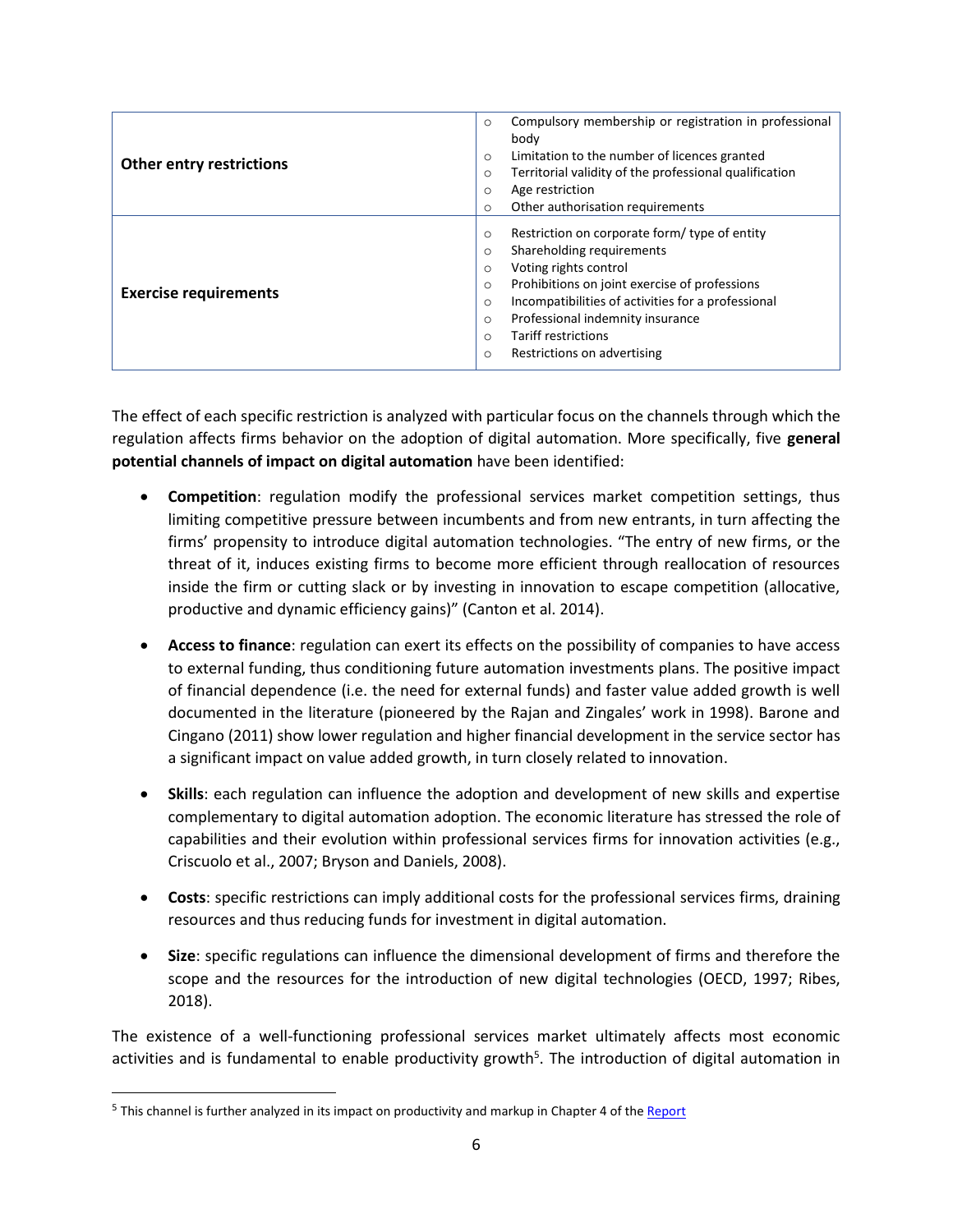these sectors can boost their own productivity and guarantee a general increase in the efficiency of the EU economic system. In what follows it will be briefly described how specific regulation restrictions, through the channels above mentioned, can have an impact on the adoption and diffusion of digital automation technologies and thus distort growth potential.

With respect to the **regulatory approach**, **reserve of activities** is the specific restriction that can most represent a constraint on the road to digitalization of professional services. As a matter of fact, by reserving services to specific providers, reserve of activities automatically trigger the impacts of all the other restrictions that apply to these providers. As a result, all the channels of impact are directly or indirectly involved. Indeed, by giving a monopoly to exercise certain activities or professions to individuals with the required qualification (or title), reserve of activities limits competition between service providers and the potential entrance of online service providers (e.g. legal tech) can be limited, hence reducing the incentive to innovate and productivity improvements (CSES, 2012).

As far as the **qualification requirements** are concerned, **continuous professional development obligations**involve both the **skills** and the **cost** channels. Professional qualifications might not provide the skills required to implement digital automation tools, as well as imply additional financial costs and time investment. Therefore, it is possible that not only they do not guarantee a step forward to digital automation but they can even divert resources from it. On the other side, it might be argued that, whenever the required skills are relevant to digital automation, it could have a positive impact on digital automation as it allows to keep skills up-to date. The category of **qualification requirements** constitutes another specific restriction within this regulatory area: **skills** and **costs** channels operate in this case, as well. Indeed, qualifications required to practice the profession could not provide the digital skills necessary to implement the digital tools and innovative services. Moreover, this restriction may represent a skill mismatch between the qualification requirements and the actual skills and knowledge required to implement digital automation tools, and thus an obstacle to expand abilities, effort and skills into digital transformation. This means that specialization in specific activities and skills relevant for the regulated profession might divert resources and time that might be invested in digital automation training and development. The greater and greater complexity of technology demands higher absorption capacity in the form of prior accumulated knowledge and an adequate skills endowment, in order to be able to reap the benefits of technological change: an optimal mix of different skills must be adopted to exploit the productivity improvements linked to digital automation adoption. In addition, the cost channel is involved, as the lengthy and costly qualification process can divert resources from automation.

Among the **other entry restrictions** regulatory area, **compulsory membership or registration in professional body** and **limitation of the number of licences granted** are the main specific restrictions under scrutiny in the next paragraphs. The first can constitute an obstacle to the adoption of new automation tools mainly through the **competition** and **costs** channels. Indeed, where a professional association is delegated certain regulatory powers, such as the power to discipline its members, concerns have arisen that professional associations may use these powers as a tool to restrict entry, fix prices and enforce anti-competitive behaviours, thus distorting competition and, in turn, limiting innovation investment (OECD 2000). In the specific case of **compulsory membership or registration in professional body**, compulsory membership, including its annual renewal, can also create additional **costs** for professionals over and above formal regulatory requirements, due to the unwanted bundling of additional representative services.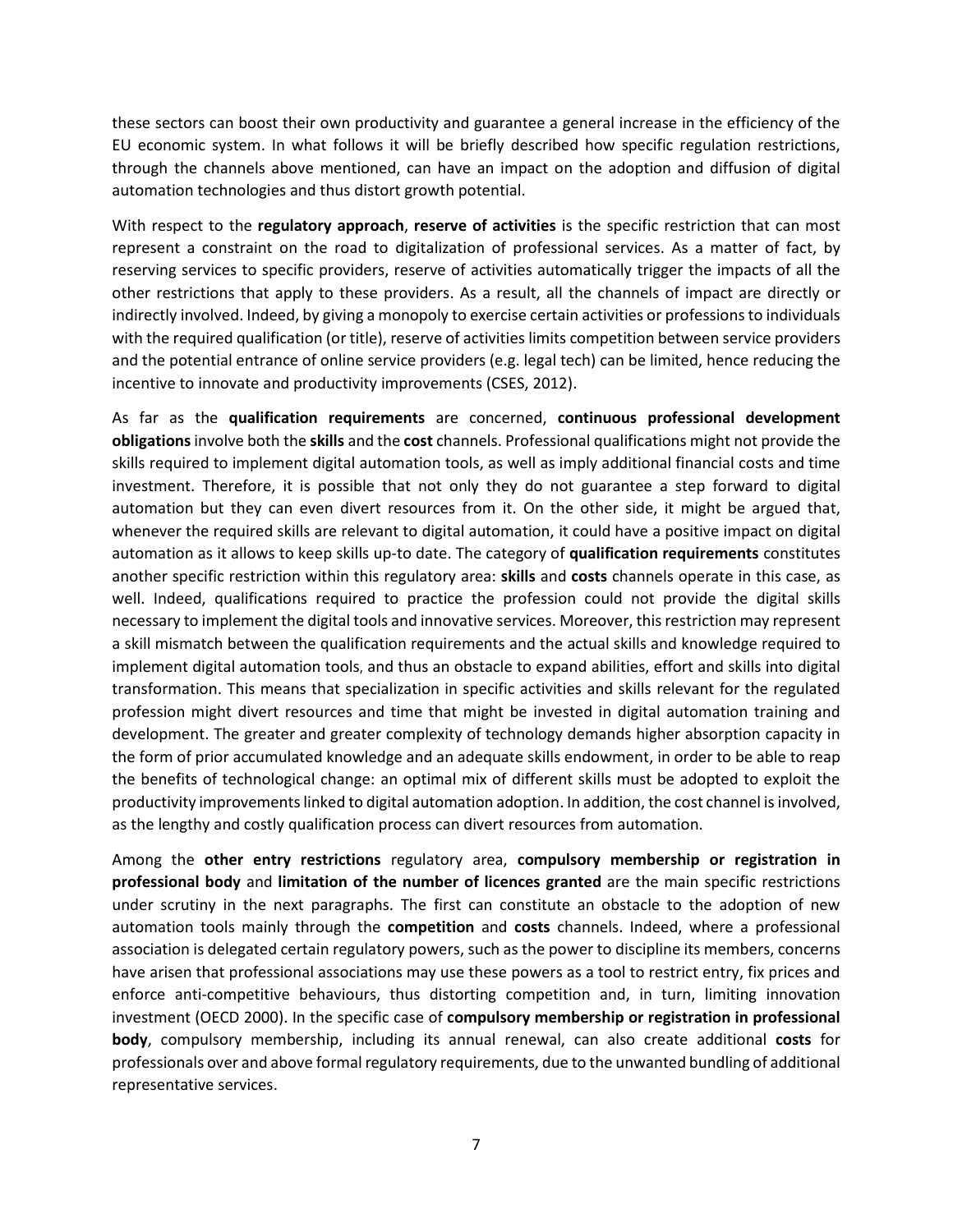**Limitation of the number of licences granted** constitute a barrier to entry that restricts foreign and domestic service providers from bringing competition to the market. If entry barriers are high, domestic incumbents will be sheltered from competition and less incentivized to better perform and to invest in digital automation (European Parliament, 2017). Moreover, this kind of market entry barriers can also limit new entrants like start-ups which are generally characterized by a higher level of products and processes innovation.

Under the **exercise requirements** regulatory area there is a set of other specific restrictions which can affect firms' choices about digital automation adoption through different channels. **Restriction on corporate form** can constitute an obstacle to **dimensional growth** and firms' **access to finance**, limiting the scope for collaboration with other professions. In addition, it can limit the development of start-ups. Restriction on corporate form can also limit the choice of financial and business models for companies and thereby can hamper service innovation, have adverse consequences on service prices, and a negative effect on the competitiveness of such services. Additionally, the competition channel is involved, as such restriction may prevent some firms to enter the market (e.g. foreign firms). Similarly, **shareholding requirements and/or voting rights control** can represent an obstacle to **dimensional growth** and firms' **access**to **finance**, thus limiting economies of scale and hampering the development of innovative services and cost-effective business models. This kind of restriction can eventually limit automation adoption through the **skills** channel as well, as it could condition investment partners in fund allocation on ICT training as well as digital technologies infrastructures. Moreover, it may constitute an obstacle to the freedom of cross-border establishment and can even result in making it impossible to set up subsidiaries (investments which often export best practices and innovation<sup>6</sup>) or create multi-disciplinary practices which can boost innovation through cooperation and knowledge spillovers. In sum, the **competition channel** is also triggered, as these restrictions by limiting business development and market entry, reduce the scope for competition.

**Incompatibilities of activities** and **restrictions on joint exercise of professions** can affect investment in digital automation through the **size, skills** and **competition** channels. This kind of restrictions can impact on firms' growth by limiting economies of scale and collaboration between professions, hence limiting the scope for investment in digital technologies. Moreover, they can limit knowledge spillover which are crucial for ICT tools absorption capacity, thus slowing down efficiency and innovation adoption. Lastly, these restrictions might distort competition by preventing market entry. **Obligatory professional indemnity insurance** is a clear example of expenses that drain resources that could be allocated to investment in automation (**costs** impact channel), although the impact might not be significant. In the cases of **tariff** and **advertisement restrictions**, regulation can impact automation adoption through the **competition** impact channel. **Minimum tariffs** mainly prevent service providers from competing on price and can protect less efficient competitors. In turn, this might reduce the incentive to improve quality through investment in digital automation innovation. **Maximum tariffs** can instead reduce profitability and future prospects of profits thus limiting investing capacity. Arguably, maximum tariffs can also limit competition by establishing *de facto* agreed prices (similar to cartel behaviour) that may result above competitive levels (Canton et al., 2014). As far as the **advertisement restrictions** are concerned, it can be stressed that advertising, and in particular comparative advertising, can be a crucial competitive tool for new firms entering the market and for existing firms to launch new products. Allowing advertising, and

 $\overline{\phantom{a}}$ 

<sup>&</sup>lt;sup>6</sup> The work of Arnold et al. (2007) on service liberalization in Czech Republic highlighted the positive impact of the presence of foreign providers on productivity growth, especially with foreign firms being at the forefront of introducing innovative services.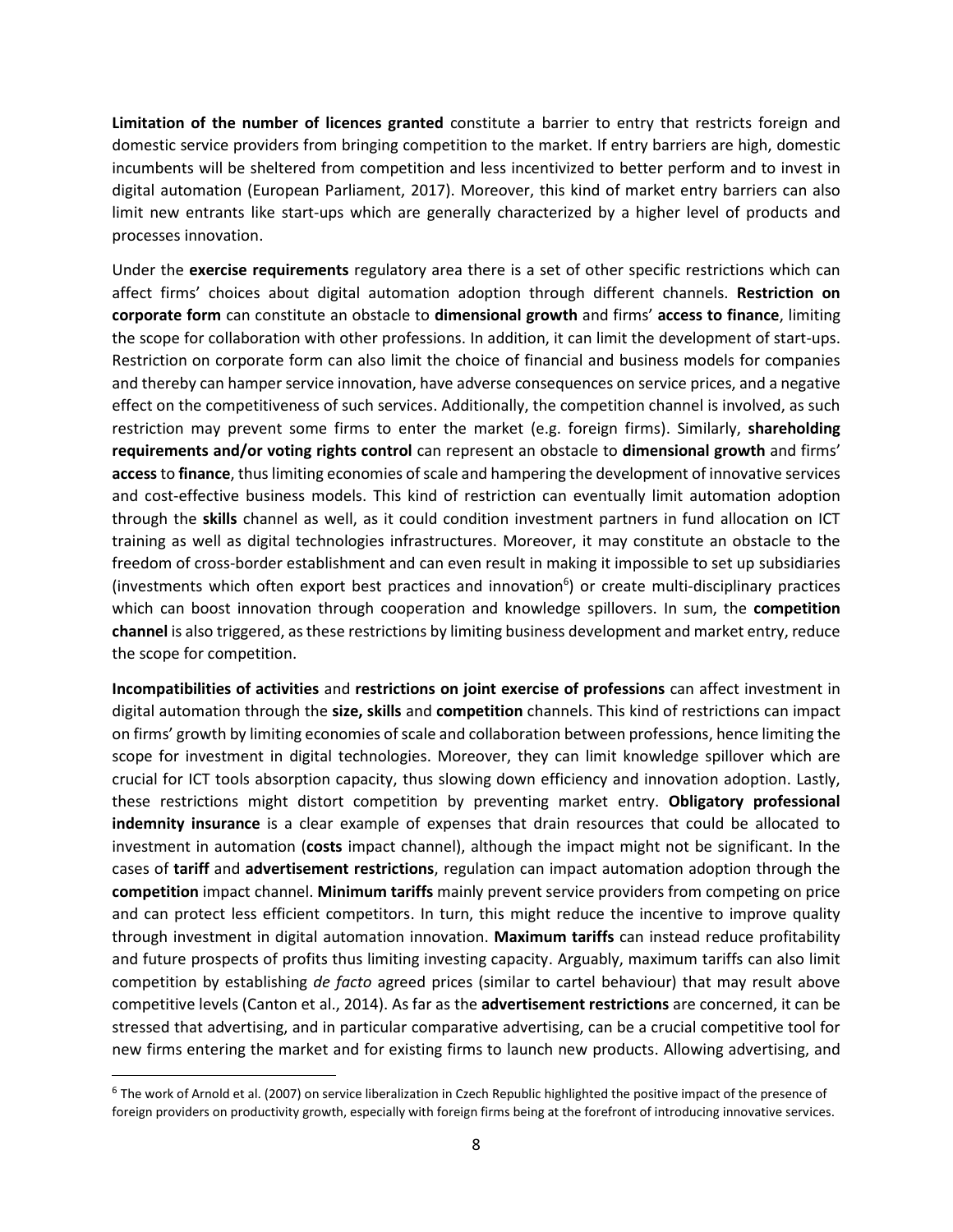digital advertising above all, could thus provide an incentive to competition and thus stimulate digital automation. Therefore, restrictions on advertising can reduce stimulus to innovate by curbing competition and firms' investment plans.

## <span id="page-8-0"></span>3. Data

 $\overline{\phantom{a}}$ 

## <span id="page-8-1"></span>3.1. Survey

The systematic analysis at the professional level of automation and its interaction with the regulatory environment required novel, firm-specific data. These data were collected through an online survey that ran during August and part of September 2020. The survey produced a working sample of 8157 responses across the four professions(architectures, engineers, lawyers and accountants) and 12 EU Member States. The survey collected more than one hundred variables for each respondent<sup>7</sup>. It produced a substantial body of information on the adopted technologies, the perceived costs, and benefits of digital automation, the perceptions on the impacts of specific regulations, and the views on the professional services market conditions.

### *Figure 1: Total Respondents by professional service*



The resulting survey database permitted to build the main variables of interest of our model: the digital automation adoption and intensity and the perception of regulation, along with other firms' characteristics.

A preliminary analysis of the survey results allows to outline the state of play in digital automation of the four professional services. One relevant observation is that 43% of the respondents declared that digital automation led to a change in their business model, and 79% of those said that it led to the introduction of new services (Figure 2).

<sup>&</sup>lt;sup>7</sup> For further details see Table II in the Annex and Chapter 2 of the **Report**.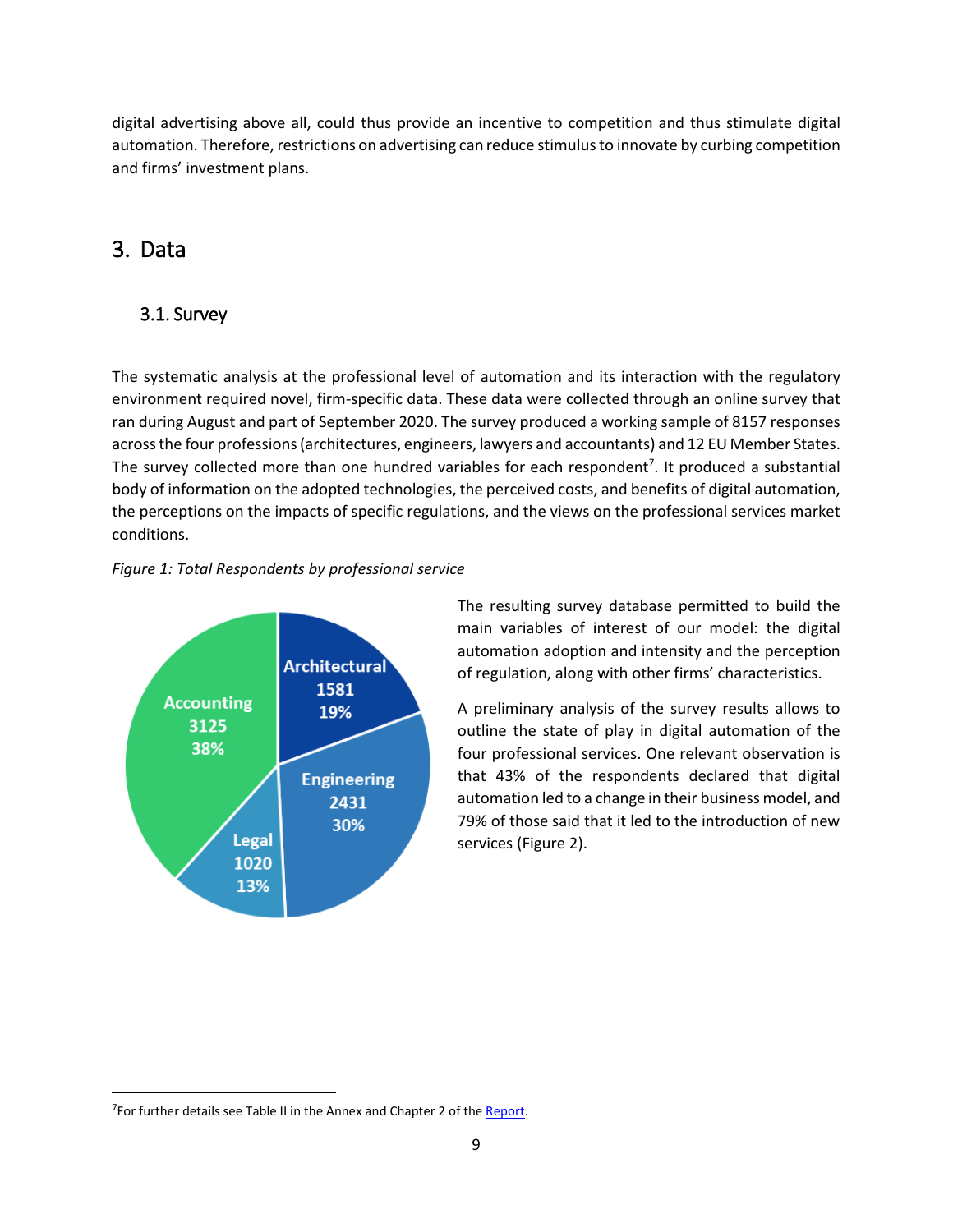*Figure 2: Has the adoption of digital automation led to changes in your business model? If yes, which one? - For each business model change, share of respondents who adopted that change*



Turning to the obstacles to the adoption of digital automation, the two main obstacles to automation that result from the survey are the cost of investing in digital automation and the shortage of digital skills.

*Figure 3: How do you assess the relevance of the following obstacles that could arise when introducing digital automation solutions? - Average relevance (out of 5) of each obstacle stemming from digital automation according to respondents*



Leveraging on six questions concerning the digital automation level, a synthetic digital automation index was built. The index provides a comparable measure to evaluate the degree of digital automation for each respondent and provides a quantitative measure of automation intensity for the econometric analysis. It was constructed by combining professionals' self-assessment of the number and type of automated activities adopted, the number and type of technologies adopted, and the level of ICT expenditure. The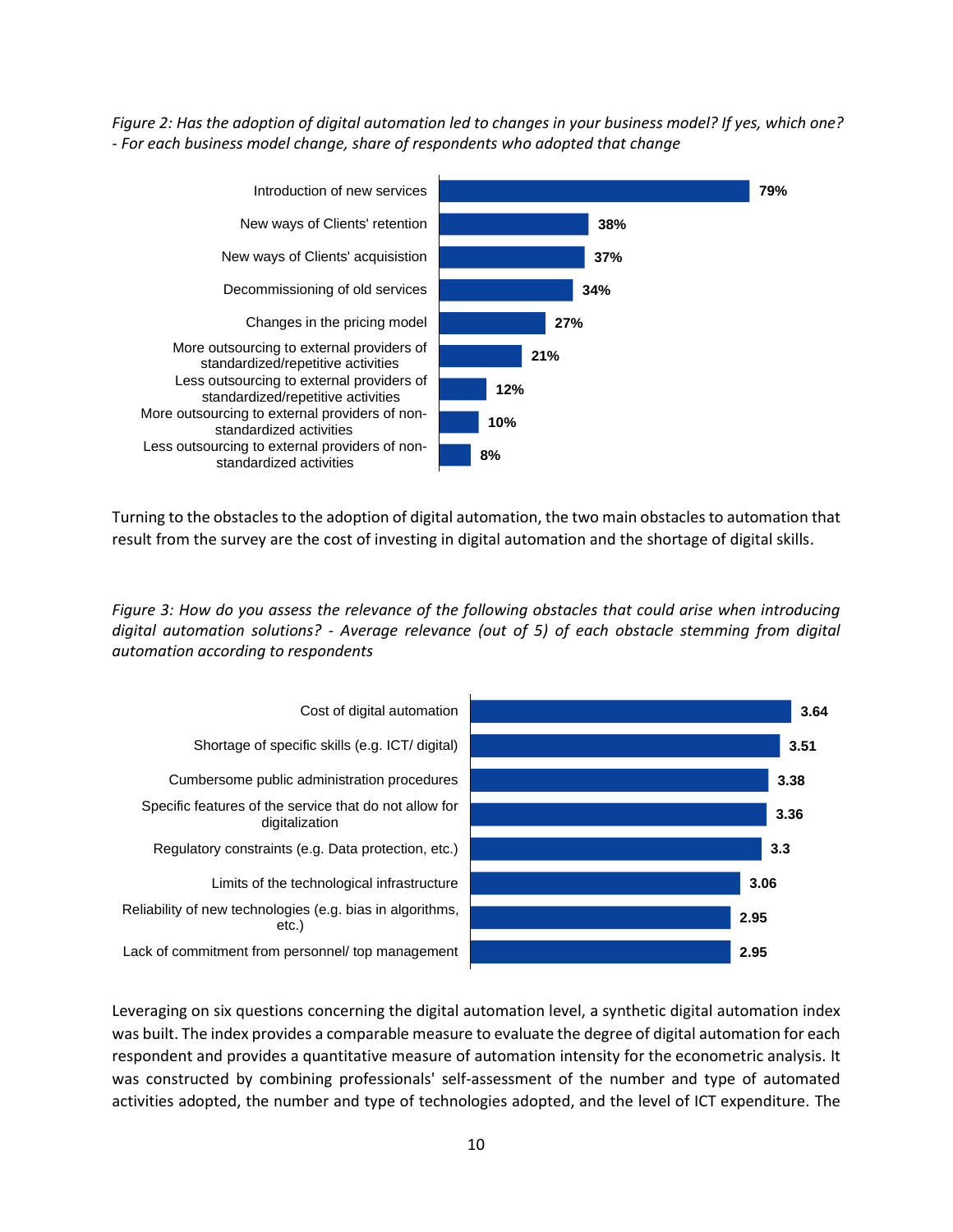value of the index ranges from 1 to 5 where 1 stands for "no digital automation at all" and 5 "the highest level of automation given the available technologies".

The resulting index shows that larger firms have a higher index of automation adoption. The index also shows that the accounting profession is the most automated, while architectural services the least (Figure 4).



*Figure 4: Synthetic index by professional service*

As regards regulation, the survey showed that respondents perceive that regulation can be an obstacle to adopting digital automation solutions. While several restrictions are mentioned to have an impact, each professional category identifies different aspects of the regulatory environment specific to its activity. As for digital automation, the question on regulation was exploited to produce a measure of perceived regulatory environment to be used in the subsequent econometric analysis. The perceived regulation index was constructed by combining the respondents' assessment of specific regulatory restrictions.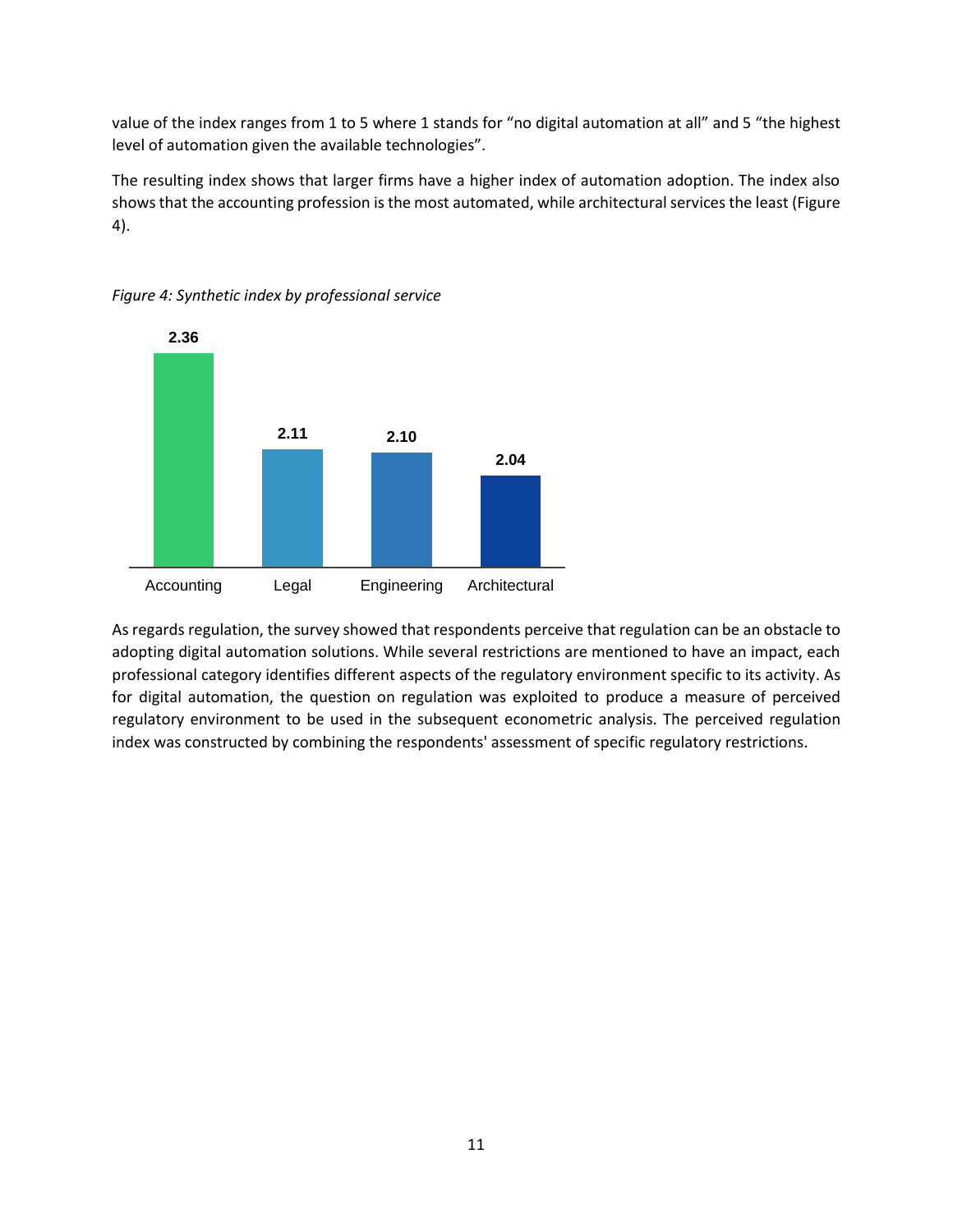

*Figure 5: Average perceived negative impact (out of 5) of regulation on digital automation, by sector*

### <span id="page-11-0"></span>3.2. Other control variables

Other variables complement the analysis to control for external factors impacting on the choice to adopt digital automation. External factors include country-level infrastructural variables concerning the availability of fast broadband internet and capabilities factors, such as the availability of high-skill human capital. This country-level information was retrieved from The Community survey on ICT usage in households and by individuals and the Community survey on ICT usage in enterprises (EUROSTAT). The two surveys collect data on the use of information and communication technology, the internet, egovernment, e-business and e-commerce and can be used to evaluate both consumers and enterprises' level of digitalization. In addition, the surveys provide useful information on the availability of digital skills among individuals and enterprises.

## <span id="page-11-1"></span>4. Methodology

According to the main findings and approaches stressed by the economic literature, we implement two different and complementary approaches to assess the relevance of the regulatory framework on the digital automation adoption in the selected professional services. The first research objective is to investigate which factors affect the choice to adopt digital automation and to what extent. In other words, the model tests whether professional regulation, along with other relevant internal and external factors, affects the decision of each firm to start (or not) automation.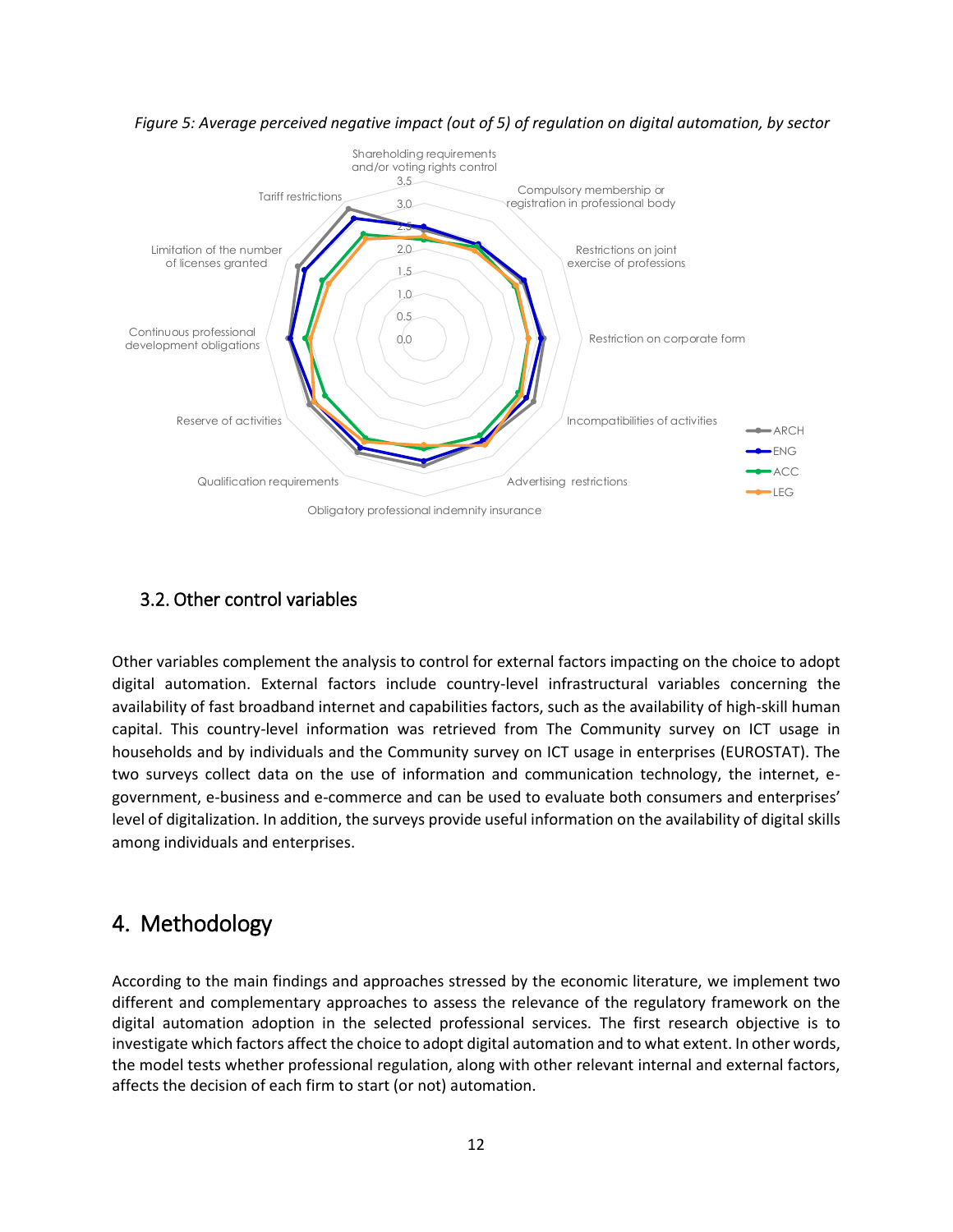The second research question concerns the impact of relevant factors on the intensity of automation. According to the methodological findings highlighted in the literature review, a selection model was implemented to investigate the links between a set of exogenous variables and the intensity of adoption of the automation technologies (for the firms which have introduced them).

Relying on the combination of the different sources (survey and environmental variables), the econometric analysis was carried out at the respondent/firm-level and explored two different relationships and measures of digital automation exploiting two complementary methodologies. First, a probit model wasimplemented with the aim of exploring the relationship between the choice of adopting digital automation and regulation. The estimating equation is the following:

$$
Automation choice_i = \beta_0 + \beta_1 * Regulation_i + Z_i + X_c + \eta_c + \varepsilon_i
$$

where  $Automation choice_i$  is the binary dependent variable which is equal to one if firm engages in digital automation, and equal to zero if the firm does not adopt digital automation*.*

Conventionally, information on automation choice is retrieved from Question Q16 of the survey asking "If digital automation were a journey, where would your practice be on that journey as of today?". Answers to this question where coded as following:

Automation choice

$$
Q16 = \text{wWe Have not started yet} = 0 if \begin{cases} Q16 = \text{wWe have started but we are at the beginning/early stages } \text{w} \\ Q16 = \text{wNot sure } \text{w} \end{cases}
$$

Automation choice

 $= 1$  if  $\{Q16 =$  «We have been on the journey for some time, but it is not over yet»<br> $Q16 =$   $\frac{dN}{dx}$  have almost reached our destinations  $Q16 =$  «We have almost reached our destination»

The main explanatory variable of interest is  $Regularian_i$ , which captures the regulatory perception level of each respondent *i* . The variable is constructed from the information retrieved from the survey as it has been elaborated reporting the average perceived negative impact of regulations on digital automation. In particular, question 32 asking "To what extent the following rules of access and conduct might constitute an obstacle to digital automation?" has been selected as source of information concerning the perceived level of regulation. For the calculation of the index, each answer to each of the 12 rules of access and conduct listed has been associated with a parametric value from a minimum of 1 to a maximum of 5. For each respondent, an index value is computed. Thus, the regulation index ranges from 1 to 5, where 1 represents "no perceived impact of regulation" and 5 "the highest impact of regulation to digital automation".

The vectors  $Z_i$  and  $X_c$  contain respondent-specific control variables (retrieved from the survey) and country-specific control variables (retrieved from Eurostat), respectively. These variables include:

- **Structural variables**: respondent-level data retrieved from the survey about:
	- Size (revenues range and growth)
	- Broadband available at the firm
	- Other information from the survey (e.g. financial constraints binding automation decisions, …)
- **Infrastructural variables:** Information for each country about broadband speed;
- **Capabilities factors:** variables that should help to take into account other intangible elements which can have a role in the digital automation adoption process (e.g. level of digital skills at country level).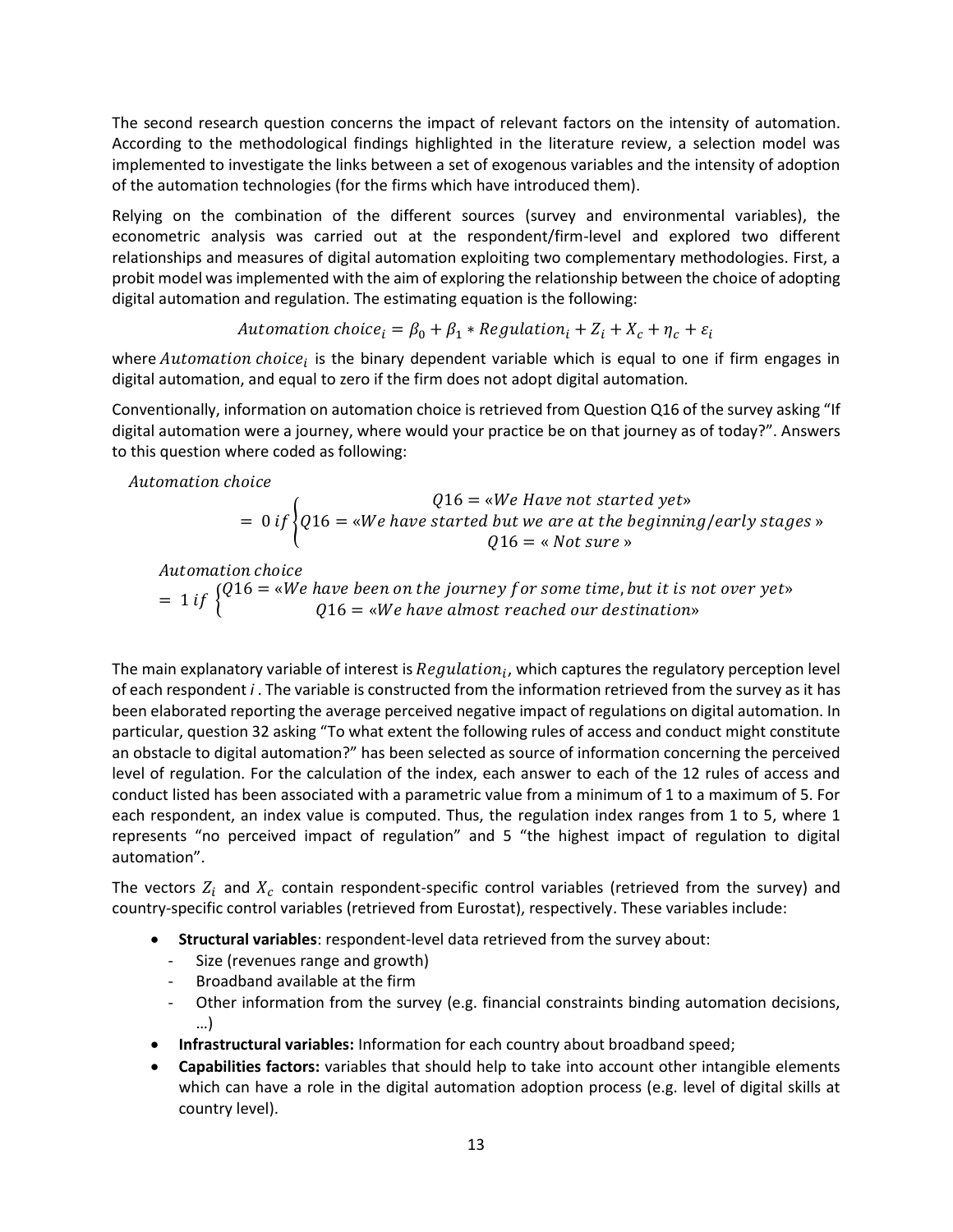We include country-specific fixed effects,  $\eta_c$ , in order to control for unobserved country characteristics. Finally,  $\varepsilon_i$  is the observation specific error term.

The probit model is run in three different specifications:

- 1. Aggregate data pooling professions: one single regression controlling for country-specific and profession-specific effects.
- 2. Professional service-specific: four regressions, one for each professional service under scrutiny, controlling for country-specific effects.
- 3. Professional service- and regulation-specific: 48 regressions: one for each professional service, testing separately each of the 12 regulation items (reserve of activities, qualification requirements, …) instead of regulation index.

In the second step, the scope of the analysis shifts from the choice to adopt to the degree of digital automation, aiming at assessing the factors that have an impact on the automation level of the adopters.

With particular regard to the technical aspects of the empirical analysis, the econometric literature on the regulation-innovation relationship (e.g. Blind et al., 2017), places a special emphasis on the Heckman selection model (1979) when the aim of the analysis is to investigate the intensity of technology adoption with respect to changes in the regulatory context. It is indeed stressed that companies that introduce innovation are not a random subset of the entire sample, so a two steps procedure is necessary to first isolate the adopters from the non-adopters and then, on a second stage, measure the intensity of the formers over a more balanced set of observations. Failure to take into account this self-selection element would lead to results that suffer from a selection bias. It should be noted that this argument does not hold when innovation is measured by a binary variable (adopting or not). The selection bias in Heckman sense would, in that case, only suggest that an OLS model linking the intensity of digital automation to the regulation would be biased, but would not signal any bias in the relationship between the choice of adopting (or not) digital automation and regulation.

Therefore, a sample-selection<sup>8</sup> approach is implemented, following the empirical literature on automation/innovation. The procedure basically consists of two steps: a selection model, which in its specification follows closely the probit model presented in the previous paragraph, and an output model, which links the intensity of adoption of the automation technologies (measured with the synthetic index elaborated from the survey and described in paragraph 3.1), for the firms that have introduced them, to a set of explanatory variables.

Given the regression equation:

 $\overline{\phantom{a}}$ 

Automation\* =  $\beta_0 + \beta_1 * \text{Regularian} + \beta_i * \text{Control Variables}$ 

The selection equation is a probit model where:

*Automation choice* = 
$$
\begin{cases} \gamma_0 + \gamma_i * Z & \text{if} \text{Automation}^* > 0\\ 0 & \text{if} \text{Automation}^* \leq 0 \end{cases}
$$

And is modeled as the probit tested above, which gives consistent and robust estimates.

<sup>&</sup>lt;sup>8</sup> The model we estimate is a model where the dependent variable is distributed over a range of values, but take on focal point. We have in our case an index of automation that has a continuous distribution over strictly positive values whereby there is a possibility that the variable takes the value of 0 (not adopting and therefore no intensity). In this case, Heckman 2-step procedure for a corner solution model can be used.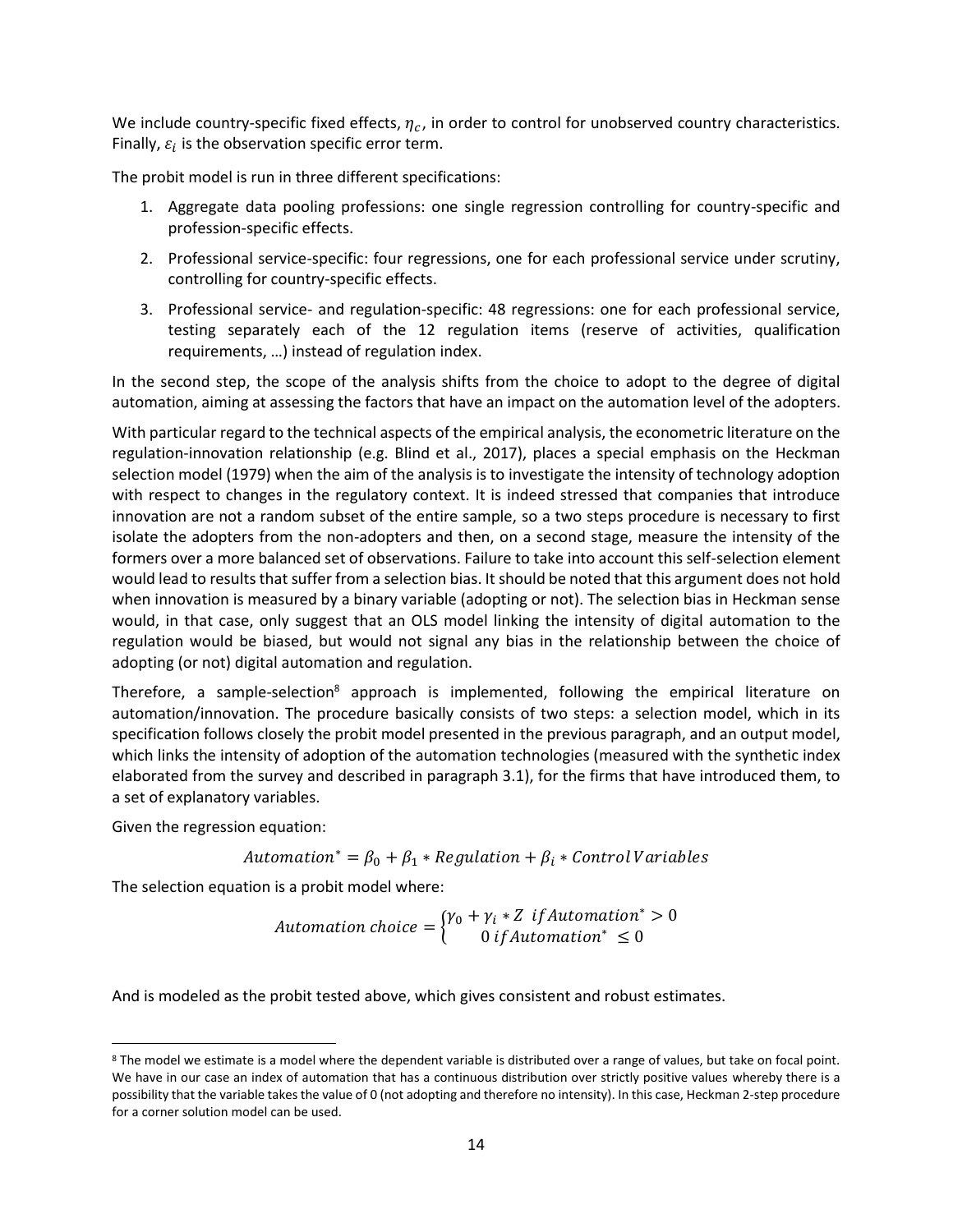From the estimates of the selection model, the nonselection hazard—what Heckman (1979) referred to as the inverse of the Mills' ratio, *m*j—for each observation j is computed as

$$
m_j = \frac{\varphi(Z\hat{\gamma})}{\phi(Z\hat{\gamma})}
$$

Where  $\varphi$  is the standard normal probability density function and  $\varphi$  the standard normal cumulative distribution function.

In the second step, the output model, which links the intensity of adoption of the automation technologies, for the firms which have introduced it, to a set of exogenous variables, corrected for the selection bias (the inverse Mills' ratio), is estimated following:

Automation intensity<sub>i</sub> =  $\beta_0 + \beta_1 * \text{Regularian} + \beta_i * \text{Control Variables}_i + \delta * m_i$ 

Where automation intensity is measured as the synthetic index elaborated in par.  $3.1<sup>9</sup>$  and control variables are once again retrieved from the above-mentioned exogenous variables. The econometric work involves the entire wide spectrum of variables obtained by the combination of the different data sources and guarantees for the selection model and the output model the choice of the most reliable specification both from the econometric and the economic point of view.

While the selection model replicates the probit model tested above with some minor changes<sup>10</sup>, the second step, the output model, tests some different control variables<sup>11</sup>, that might have a more significant impact on automation intensity rather than choice.

Likewise the probit model, three specifications are tested: a pooled model, a professional service-specific and the last one testing professional service- and regulation-specific regressions. In the specifications tested, we generally find a significant selection bias suggesting that an OLS model linking the intensity of digital automation to regulation would be biased. On the other hand, the selection equation remains strongly negative, thus the relationship between the choice of adopting (or not) digital automation and regulation is confirmed negative.

### <span id="page-14-0"></span>5. Results

 $\overline{\phantom{a}}$ 

### <span id="page-14-1"></span>5.1. Automation adoption - Probit model

Table 2 summarizes the regression outcomes, including coefficient estimates for the regulatory index, as well as the relevant infrastructural and environmental factors, for the whole survey sample. Overall, an increase in the perception of the strength of regulatory obstacles is shown to be significantly negatively related to the decision to engage in digital automation. In other words, the model finds that when firms perceive regulation as a greater obstacle, they are less prone to engage in digital automation activities (choosing not to start the digitalization process at all).

<sup>9</sup> Aiming at keeping a consistent measure of automation intensity, we employed the index elaborated in par. 3.1. To check robustness, we also tested regulation against each single component and their different aggregations (e.g. only Q17 and Q18). Different specifications confirm results are robust and consistent.

<sup>&</sup>lt;sup>10</sup> Digital skills were removed from the list of control variables and tested only in the output model.

<sup>11</sup> Heckman procedure requires that variables should differ in the two steps. Generally, an exclusion restriction is required to generate credible estimates.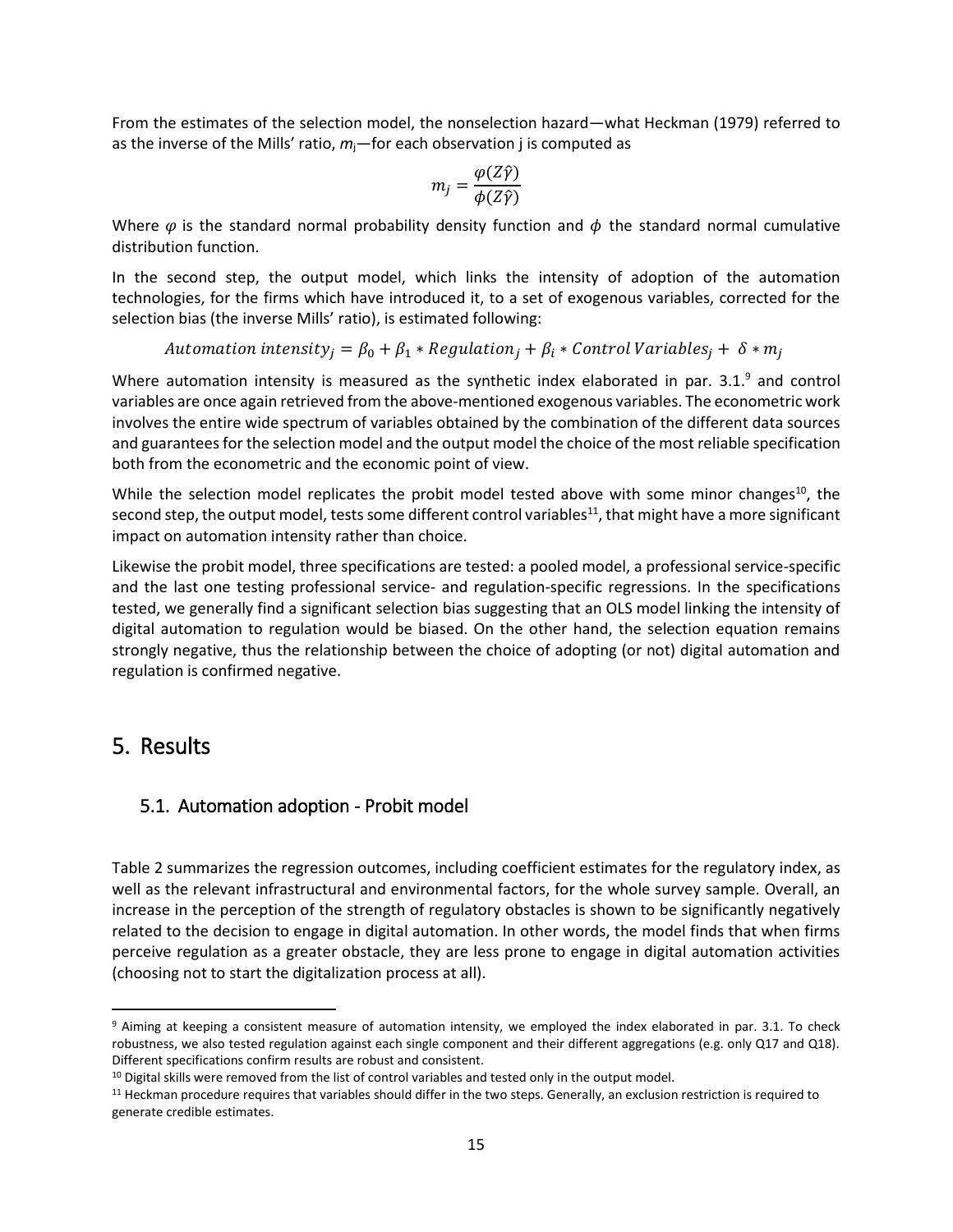*Table 2: Probit results, pooled model*

|                                                                                                       | Automation choice       |
|-------------------------------------------------------------------------------------------------------|-------------------------|
| Regulation                                                                                            | $-0.0847**$<br>(0.005)  |
| Revenues                                                                                              | $0.137***$<br>(0.000)   |
| Trends of revenues over the last 3 years                                                              | 0.0283<br>(0.414)       |
| Access to high speed internet                                                                         | $0.305***$<br>(0.000)   |
| Cost of digital automation (e.g. financial costs, time investment etc.)                               | $-0.144***$<br>(0.000)  |
| Shortage of specific skills (e.g. ICT / Digital)                                                      | $-0.0828$ **<br>(0.006) |
| Limits of the technological infrastructure (e.g. limited access to high speed internet<br>connection) | $-0.0268$               |
|                                                                                                       | (0.250)                 |
| <b>Broadband Speed</b>                                                                                | 0.175<br>(0.276)        |
| Digital skills                                                                                        | $-0.121$<br>(0.070)     |
| Constant                                                                                              | $-2.384$<br>(0.745)     |
| Observations                                                                                          | 2930                    |
| Professional service fixed effects                                                                    | Yes                     |
| Country fixed effects                                                                                 | Yes                     |

*p*-values in parentheses \* *p* < 0.05, \*\* *p* < 0.01, \*\*\* *p* < 0.001

 $\overline{a}$ 

Other variables appear to be significantly related to the digital automation choice: structural variables such as size and growth are positively related, thus larger and growing firms are more likely to be adopters; while infrastructural barriers such as lack of access to high speed internet and shortage of specific IT skills prevent firms to adopt. Country specific characteristics such as Broadband speed and Digital skills available seem to be less related<sup>12</sup> to the choice to adopt digital automation although the direction of the impact suggest there is a weak relationship (respectively positive and negative).

As put forward in the theoretical framework (par. 2.2), larger firms are more inclined to adopt digital automation, thanks to greater financial and human resources. As expected, in fact, firms with higher revenues have higher chances to adopt digital automation. In terms of infrastructural barriers, access to high-speed internet on premises represents a natural enabler of digital automation. Conversely, a perceived high cost of digital automation (e.g. financial costs, time of the investment etc.) is a self-

<sup>&</sup>lt;sup>12</sup> Although much of country-specific characteristics is captured by  $\eta_c$ , country-specific effects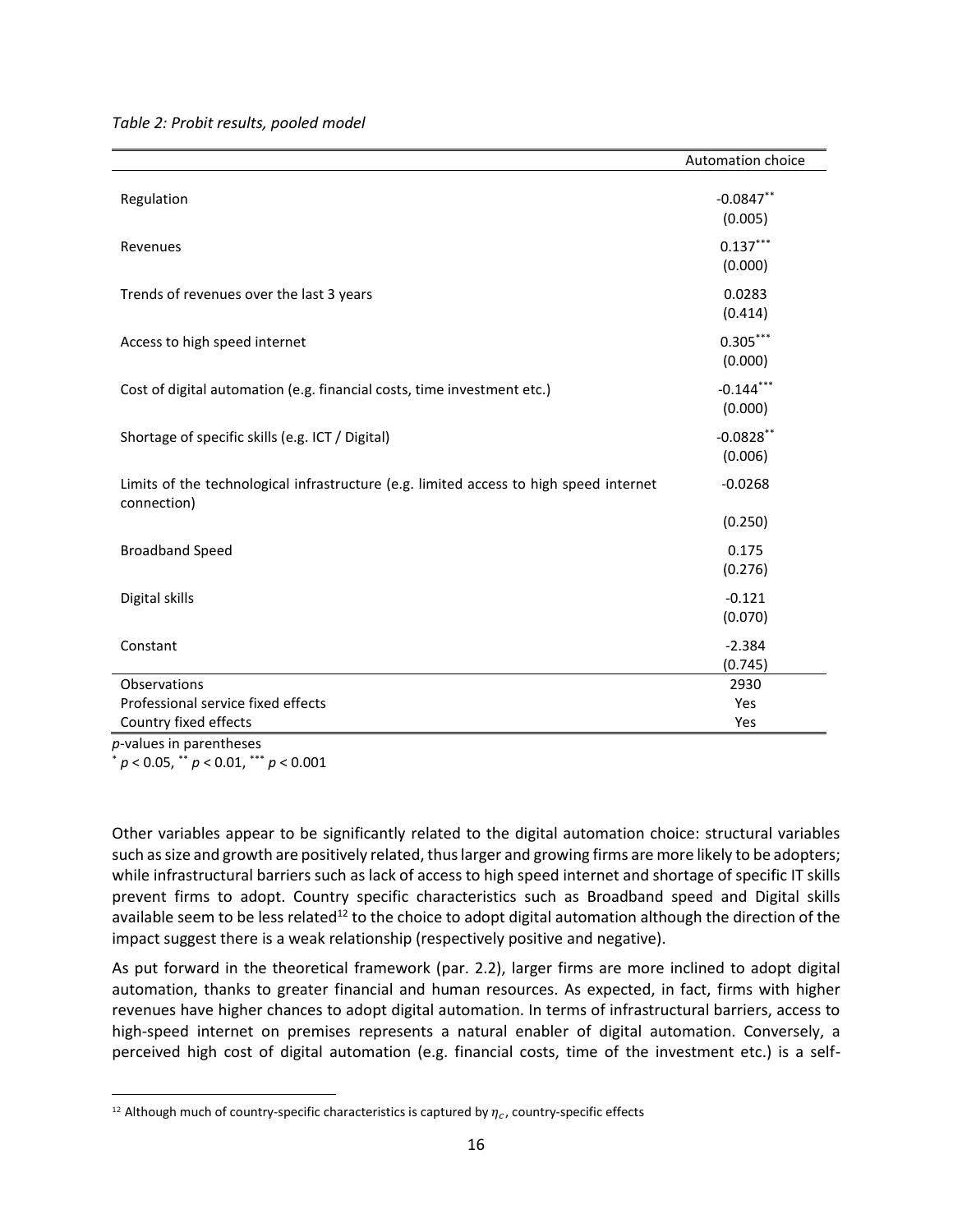explanatory obstacle. On the obstacles side, a shortage of specific ICT and digital skills also appears as a factor preventing the firms from adopting digital automation. Country-specific characteristics such as broadband speed and digital skills availability seem to be less strongly related to the choice to adopt digital automation, although the direction of the impact suggests that there is a weaker relationship (respectively positive and negative).

The aggregate data gives an overview of the main relationships in place between the perception of the regulatory framework and the digital automation choice. To obtain a better understanding of the role of regulation, the analysis digs into each professional service separately and provides a breakdown into twelve specific entry and exercise restrictions (reserve of activities, qualification requirements, …) instead of a composite regulation index, providing further information on the relationship under scrutiny.

|                                                                                     | Architects             | Engineers             | Accountants           | Lawyers              |
|-------------------------------------------------------------------------------------|------------------------|-----------------------|-----------------------|----------------------|
| Regulation                                                                          | $-0.333***$<br>(0.001) | $-0.0493$<br>(0.292)  | $-0.0466$<br>(0.322)  | $-0.122$<br>(0.369)  |
| Revenues                                                                            | $0.349**$<br>(0.003)   | $0.120***$<br>(0.000) | $0.154***$<br>(0.000) | 0.0179<br>(0.830)    |
| Trends of revenues over the last 3 years                                            | $0.258*$<br>(0.016)    | $-0.0613$<br>(0.215)  | 0.0649<br>(0.283)     | 0.251<br>(0.102)     |
| Access to high speed internet                                                       | 0.210<br>(0.296)       | $0.310***$<br>(0.000) | $0.291*$<br>(0.028)   | 0.499<br>(0.071)     |
| Cost of digital automation (e.g. financial<br>costs, time investment etc.)          | $-0.148$               | $-0.148$ **           | $-0.116$              | $-0.179$             |
|                                                                                     | (0.135)                | (0.001)               | (0.036)               | (0.187)              |
| Shortage of specific skills (e.g. ICT /<br>Digital)                                 | $-0.0456$              | $-0.0707$             | $-0.137***$           | 0.0232               |
|                                                                                     | (0.641)                | (0.103)               | (0.007)               | (0.851)              |
| Limits of the technological infrastructure<br>(e.g. limited access to high speed in | 0.0826                 | $-0.0477$             | $-0.0122$             | $-0.175$             |
|                                                                                     | (0.246)                | (0.171)               | (0.750)               | (0.096)              |
| <b>Broadband Speed</b>                                                              | 0.0359<br>(0.079)      | 0.00228<br>(0.833)    | $-0.0138$<br>(0.230)  | 0.00510<br>(0.910)   |
| Digital skills                                                                      | 0.0292<br>(0.091)      | 0.00959<br>(0.640)    | $-0.0143$<br>(0.672)  | $-0.0482$<br>(0.576) |
| Constant                                                                            | $-2.621$<br>(0.111)    | 0.484<br>(0.604)      | 2.007<br>(0.053)      | 2.864<br>(0.218)     |
| Observations                                                                        | 293                    | 1281                  | 1155                  | 170                  |
| Country fixed effects                                                               | Yes                    | Yes                   | Yes                   | Yes                  |

*Table 3: Probit results, by profession*

*p*-values in parentheses

\* *p* < 0.05, \*\* *p* < 0.01, \*\*\* *p* < 0.001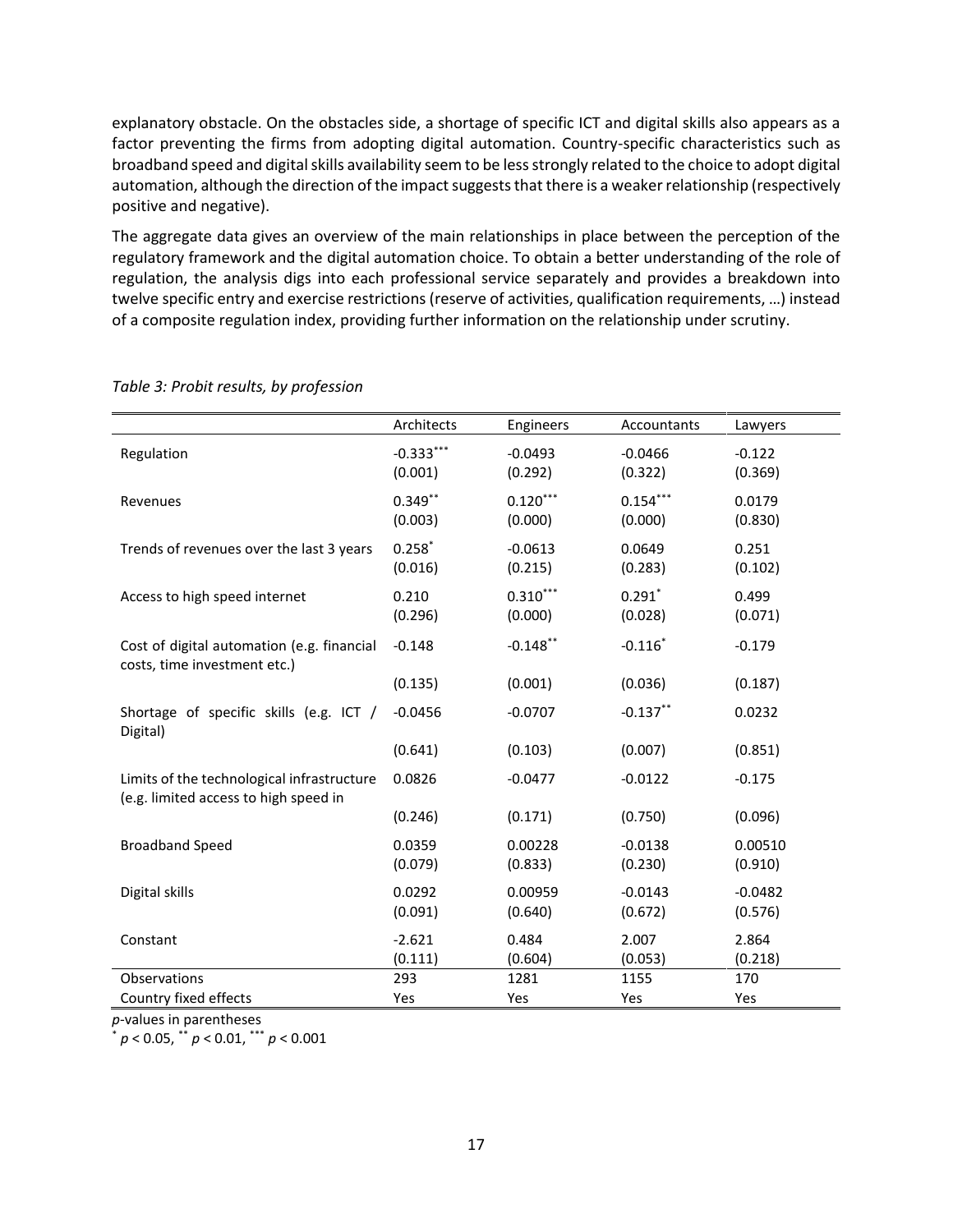Professional service-specific investigation (Table 3) allows to confirm the direction of the relationship, which is significantly strong especially for the architects. The drilldown of the specific regulations (Table 4) provides further information on the relationship under scrutiny with few regulations being more strongly related to digital automation than others (e.g. Reserve of activities appears to be the most discouraging regulation), while some appear significant only to certain professions (the architects surveyed seem to be more sensitive to regulation barriers).

| $-0.140$<br>$-0.246*$<br>$-0.056$<br>$-0.067$<br>Reserve of activities<br>(0.059)<br>(0.125)<br>(0.076)<br>(0.021)<br>$-0.135$<br>$-0.047$<br>$-0.0848*$<br>$-0.096$<br><b>Qualification requirements</b><br>(0.057)<br>(0.183)<br>(0.350)<br>(0.016)<br>$-0.086$<br>$-0.132$<br>Continuous professional devlopment<br>$-0.029$<br>$-0.035$<br>(0.185)<br>obligations<br>(0.380)<br>(0.341)<br>(0.194)<br>$-0.195**$<br>$-0.017$<br>Compulsory membership or registration in<br>0.007<br>$-0.057$<br>professional body<br>$(-0.5)76$<br>(0.003)<br>(0.843)<br>(0.580)<br>Limitation of the number of licenses<br>$-0.043$<br>$-0.044$<br>$-0.004$<br>$-0.142$<br>(0.516)<br>(0.181)<br>(0.900)<br>(0.170)<br>granted<br>$-0.165*$<br>0.000<br>$-0.045$<br>0.004<br>Restriction on corporate form<br>(0.998)<br>(0.018)<br>(0.226)<br>(0.967)<br>$-0.149$<br>Shareholding requirements and/or voting<br>$-0.005$<br>$-0.047$<br>$-0.016$<br>rights control<br>(0.053)<br>(0.874)<br>(0.885)<br>(0.216)<br>$-0.104$<br>$-0.032$<br>$-0.009$<br>$-0.095$<br>Restrictions on joint exercise of professions<br>(0.142)<br>(0.357)<br>(0.803)<br>(0.344)<br>$-0.139*$<br>$-0.050$<br>$-0.011$<br>$-0.087$<br>Incompatibilities of activities<br>(0.161)<br>(0.765)<br>(0.428)<br>(0.047)<br>$-0.260***$<br>Obligatory professional indemnity<br>$-0.038$<br>$-0.019$<br>$-0.059$<br>(0.000)<br>(0.232)<br>(0.593)<br>(0.542)<br>insurance<br>$-0.199**$<br>$-0.027$<br>0.019<br>0.023<br><b>Tariff restrictions</b><br>(0.004)<br>(0.408)<br>(0.599)<br>(0.814)<br>$-0.145*$<br>0.054<br>0.026<br>0.055<br>Advertising restrictions | <b>Automation choice</b> | <b>Architects</b> | <b>Engineers</b> | <b>Accountants</b> | Lawyers |
|-------------------------------------------------------------------------------------------------------------------------------------------------------------------------------------------------------------------------------------------------------------------------------------------------------------------------------------------------------------------------------------------------------------------------------------------------------------------------------------------------------------------------------------------------------------------------------------------------------------------------------------------------------------------------------------------------------------------------------------------------------------------------------------------------------------------------------------------------------------------------------------------------------------------------------------------------------------------------------------------------------------------------------------------------------------------------------------------------------------------------------------------------------------------------------------------------------------------------------------------------------------------------------------------------------------------------------------------------------------------------------------------------------------------------------------------------------------------------------------------------------------------------------------------------------------------------------------------------------------------------------|--------------------------|-------------------|------------------|--------------------|---------|
|                                                                                                                                                                                                                                                                                                                                                                                                                                                                                                                                                                                                                                                                                                                                                                                                                                                                                                                                                                                                                                                                                                                                                                                                                                                                                                                                                                                                                                                                                                                                                                                                                               |                          |                   |                  |                    |         |
|                                                                                                                                                                                                                                                                                                                                                                                                                                                                                                                                                                                                                                                                                                                                                                                                                                                                                                                                                                                                                                                                                                                                                                                                                                                                                                                                                                                                                                                                                                                                                                                                                               |                          |                   |                  |                    |         |
|                                                                                                                                                                                                                                                                                                                                                                                                                                                                                                                                                                                                                                                                                                                                                                                                                                                                                                                                                                                                                                                                                                                                                                                                                                                                                                                                                                                                                                                                                                                                                                                                                               |                          |                   |                  |                    |         |
|                                                                                                                                                                                                                                                                                                                                                                                                                                                                                                                                                                                                                                                                                                                                                                                                                                                                                                                                                                                                                                                                                                                                                                                                                                                                                                                                                                                                                                                                                                                                                                                                                               |                          |                   |                  |                    |         |
|                                                                                                                                                                                                                                                                                                                                                                                                                                                                                                                                                                                                                                                                                                                                                                                                                                                                                                                                                                                                                                                                                                                                                                                                                                                                                                                                                                                                                                                                                                                                                                                                                               |                          |                   |                  |                    |         |
|                                                                                                                                                                                                                                                                                                                                                                                                                                                                                                                                                                                                                                                                                                                                                                                                                                                                                                                                                                                                                                                                                                                                                                                                                                                                                                                                                                                                                                                                                                                                                                                                                               |                          |                   |                  |                    |         |
|                                                                                                                                                                                                                                                                                                                                                                                                                                                                                                                                                                                                                                                                                                                                                                                                                                                                                                                                                                                                                                                                                                                                                                                                                                                                                                                                                                                                                                                                                                                                                                                                                               |                          |                   |                  |                    |         |
|                                                                                                                                                                                                                                                                                                                                                                                                                                                                                                                                                                                                                                                                                                                                                                                                                                                                                                                                                                                                                                                                                                                                                                                                                                                                                                                                                                                                                                                                                                                                                                                                                               |                          |                   |                  |                    |         |
|                                                                                                                                                                                                                                                                                                                                                                                                                                                                                                                                                                                                                                                                                                                                                                                                                                                                                                                                                                                                                                                                                                                                                                                                                                                                                                                                                                                                                                                                                                                                                                                                                               |                          |                   |                  |                    |         |
|                                                                                                                                                                                                                                                                                                                                                                                                                                                                                                                                                                                                                                                                                                                                                                                                                                                                                                                                                                                                                                                                                                                                                                                                                                                                                                                                                                                                                                                                                                                                                                                                                               |                          |                   |                  |                    |         |
|                                                                                                                                                                                                                                                                                                                                                                                                                                                                                                                                                                                                                                                                                                                                                                                                                                                                                                                                                                                                                                                                                                                                                                                                                                                                                                                                                                                                                                                                                                                                                                                                                               |                          |                   |                  |                    |         |
|                                                                                                                                                                                                                                                                                                                                                                                                                                                                                                                                                                                                                                                                                                                                                                                                                                                                                                                                                                                                                                                                                                                                                                                                                                                                                                                                                                                                                                                                                                                                                                                                                               |                          |                   |                  |                    |         |
|                                                                                                                                                                                                                                                                                                                                                                                                                                                                                                                                                                                                                                                                                                                                                                                                                                                                                                                                                                                                                                                                                                                                                                                                                                                                                                                                                                                                                                                                                                                                                                                                                               |                          |                   |                  |                    |         |
|                                                                                                                                                                                                                                                                                                                                                                                                                                                                                                                                                                                                                                                                                                                                                                                                                                                                                                                                                                                                                                                                                                                                                                                                                                                                                                                                                                                                                                                                                                                                                                                                                               |                          |                   |                  |                    |         |
|                                                                                                                                                                                                                                                                                                                                                                                                                                                                                                                                                                                                                                                                                                                                                                                                                                                                                                                                                                                                                                                                                                                                                                                                                                                                                                                                                                                                                                                                                                                                                                                                                               |                          |                   |                  |                    |         |
|                                                                                                                                                                                                                                                                                                                                                                                                                                                                                                                                                                                                                                                                                                                                                                                                                                                                                                                                                                                                                                                                                                                                                                                                                                                                                                                                                                                                                                                                                                                                                                                                                               |                          |                   |                  |                    |         |
|                                                                                                                                                                                                                                                                                                                                                                                                                                                                                                                                                                                                                                                                                                                                                                                                                                                                                                                                                                                                                                                                                                                                                                                                                                                                                                                                                                                                                                                                                                                                                                                                                               |                          |                   |                  |                    |         |
|                                                                                                                                                                                                                                                                                                                                                                                                                                                                                                                                                                                                                                                                                                                                                                                                                                                                                                                                                                                                                                                                                                                                                                                                                                                                                                                                                                                                                                                                                                                                                                                                                               |                          |                   |                  |                    |         |
|                                                                                                                                                                                                                                                                                                                                                                                                                                                                                                                                                                                                                                                                                                                                                                                                                                                                                                                                                                                                                                                                                                                                                                                                                                                                                                                                                                                                                                                                                                                                                                                                                               |                          |                   |                  |                    |         |
|                                                                                                                                                                                                                                                                                                                                                                                                                                                                                                                                                                                                                                                                                                                                                                                                                                                                                                                                                                                                                                                                                                                                                                                                                                                                                                                                                                                                                                                                                                                                                                                                                               |                          |                   |                  |                    |         |
|                                                                                                                                                                                                                                                                                                                                                                                                                                                                                                                                                                                                                                                                                                                                                                                                                                                                                                                                                                                                                                                                                                                                                                                                                                                                                                                                                                                                                                                                                                                                                                                                                               |                          |                   |                  |                    |         |
|                                                                                                                                                                                                                                                                                                                                                                                                                                                                                                                                                                                                                                                                                                                                                                                                                                                                                                                                                                                                                                                                                                                                                                                                                                                                                                                                                                                                                                                                                                                                                                                                                               |                          |                   |                  |                    |         |
|                                                                                                                                                                                                                                                                                                                                                                                                                                                                                                                                                                                                                                                                                                                                                                                                                                                                                                                                                                                                                                                                                                                                                                                                                                                                                                                                                                                                                                                                                                                                                                                                                               |                          |                   |                  |                    |         |
|                                                                                                                                                                                                                                                                                                                                                                                                                                                                                                                                                                                                                                                                                                                                                                                                                                                                                                                                                                                                                                                                                                                                                                                                                                                                                                                                                                                                                                                                                                                                                                                                                               |                          |                   |                  |                    |         |
|                                                                                                                                                                                                                                                                                                                                                                                                                                                                                                                                                                                                                                                                                                                                                                                                                                                                                                                                                                                                                                                                                                                                                                                                                                                                                                                                                                                                                                                                                                                                                                                                                               |                          |                   |                  |                    |         |
|                                                                                                                                                                                                                                                                                                                                                                                                                                                                                                                                                                                                                                                                                                                                                                                                                                                                                                                                                                                                                                                                                                                                                                                                                                                                                                                                                                                                                                                                                                                                                                                                                               |                          |                   |                  |                    |         |
|                                                                                                                                                                                                                                                                                                                                                                                                                                                                                                                                                                                                                                                                                                                                                                                                                                                                                                                                                                                                                                                                                                                                                                                                                                                                                                                                                                                                                                                                                                                                                                                                                               |                          |                   |                  |                    |         |
|                                                                                                                                                                                                                                                                                                                                                                                                                                                                                                                                                                                                                                                                                                                                                                                                                                                                                                                                                                                                                                                                                                                                                                                                                                                                                                                                                                                                                                                                                                                                                                                                                               |                          | (0.034)           | (0.125)          | (0.481)            | (0.554) |

#### *Table 4: Probit results, by profession and type of regulation*

*p*-values in parentheses

\* *p* < 0.05, \*\* *p* < 0.01, \*\*\* *p* < 0.001

Note that only coefficients and p-values of automation dummy are reported, although the specification employed for each regulation and each sector controls for the same variables as the previous two outlined models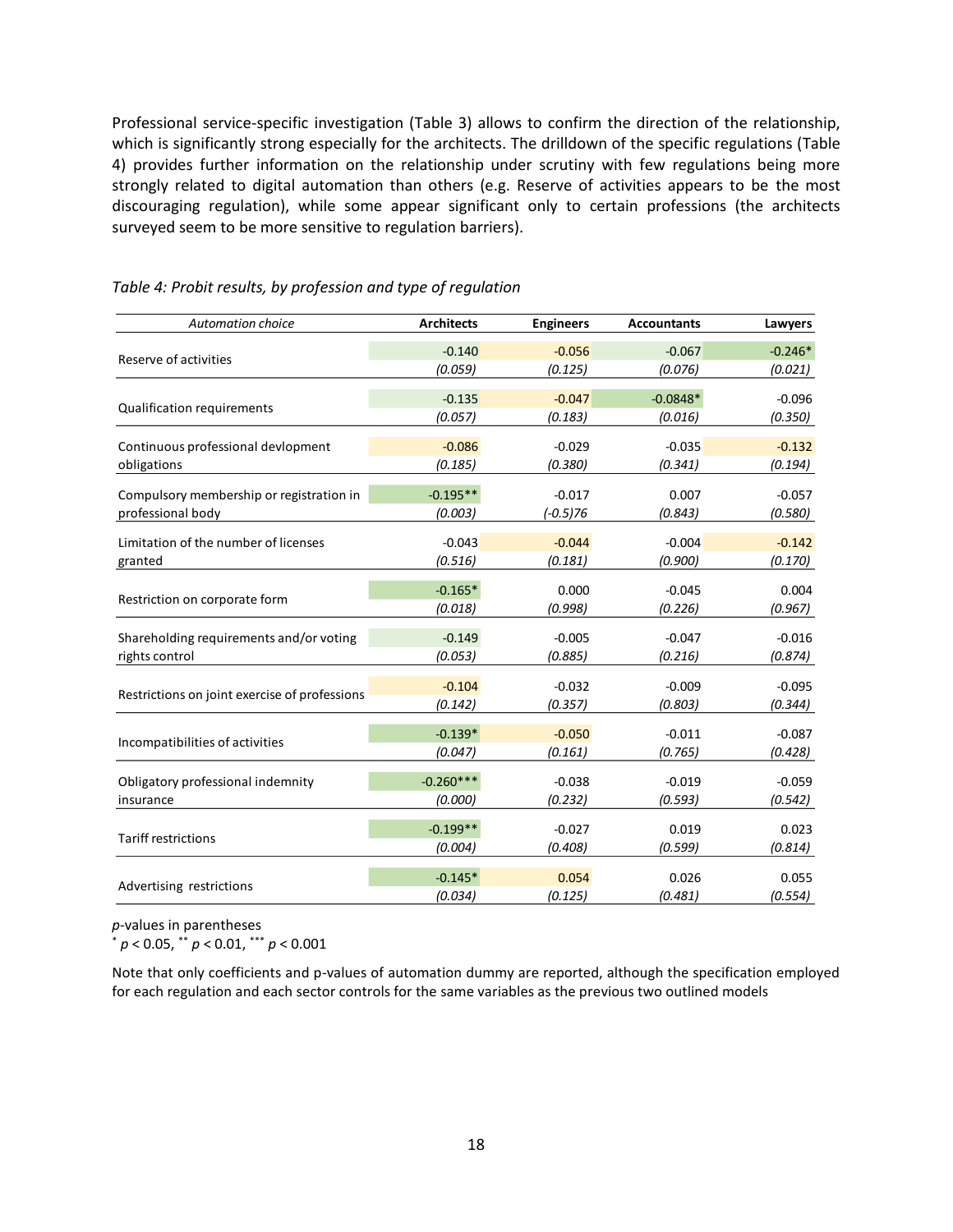#### *Architects*

A higher coefficient (in absolute value) on regulation with respect to the pooled regression findings suggests that among surveyed professional categories, architects are more sensitive to regulation barriers than others (Table 3). Indeed, the descriptive analysis presented in par. 3.1 anticipated that architects were the professionals who feel most hampered by the rules of access and conduct. Moreover, regulation appears to have a much more significant impact on digital automation choices, as opposed to other structural variables that have limited statistical significance: access to high speed internet, cost of digital automation and shortage of specific skills seem to be less related to the decision to adopt with respect to the aggregate results. This might imply that architects, among other professionals, are much less constrained by the infrastructure, as the adoption of key specific technologies is paramount for competition in the sector. Moreover, most of the digital instruments used for design do not strictly require broadband connection or a sophisticated technological infrastructure. Alternatively, a different perspective could involve the nature of digital automation in this professional service. Differently from accountants and lawyers, architects often employ digital automation technologies during their day-to-day activities, and acquire the related skills throughout their educational path.

Concerning specific regulations (Table 4), architects surveyed signal almost all of the regulation items represent an obstacle to entering the digital automation journey. The highest coefficients are found on "obligatory professional indemnity insurance", "tariff restrictions" and "compulsory memberships or registration in professional body". According to the Commission document on Reform recommendations for regulation in professional services (European Commission, 2017), insurance requirements are some of the most widespread elements in the regulation for this profession in the EU, since public security and safety, protection of service recipients and the environment are the most commonly quoted justifications for regulating this profession. As described in the theoretical framework, although "obligatory professional indemnity insurance" and "compulsory memberships or registration in professional body" might not be strictly connected to digital automation capacity, they might be perceived as burdensome expenses that drain resources that could be allocated to investment in automation. More than the other professional services, architects perceive tariff restrictions as an important obstacle to automation. Indeed, as put forward in theoretical framework proposed at par. 2.2., suggested or minimum tariffs might allow prices to remain above the competitive levels thus limiting price competition and thus incentives to innovate. A further obstacle to competition might derive from advertisement restrictions that could prevent architects to invest. This would impact on them directly, since advertisement, and online advertisement such as the development of a website and other digital channels and media, would increase competition and hence stimulate digital automation adoption. Other two exercise requirements appear to be negatively related to the incentive to innovate: incompatibilities of activities and restrictions on corporate forms. Both these restrictions might represent an obstacle to dimensional growth and thus access to finance, limiting the scope for investment on digital automation.

#### *Engineers*

Overall, regulation does not appear to be an obstacle (the overall coefficient in Table 3 is not statistically significant) to digital automation adoption. Main drivers of the choice to engage in digital automation activities seem to be infrastructural factors. Other than revenues, access to high-speed band emerges as the main enabler. On the contrary, the cost of digital automation appears to be the highest barrier to automation, relatively more than in the other regulated professions. Costs associated to digital automation seem thus to weigh more on the decision to go digital, and this might relate to the high costs of the technologies for this profession or to a different awareness of their costs. As is the case with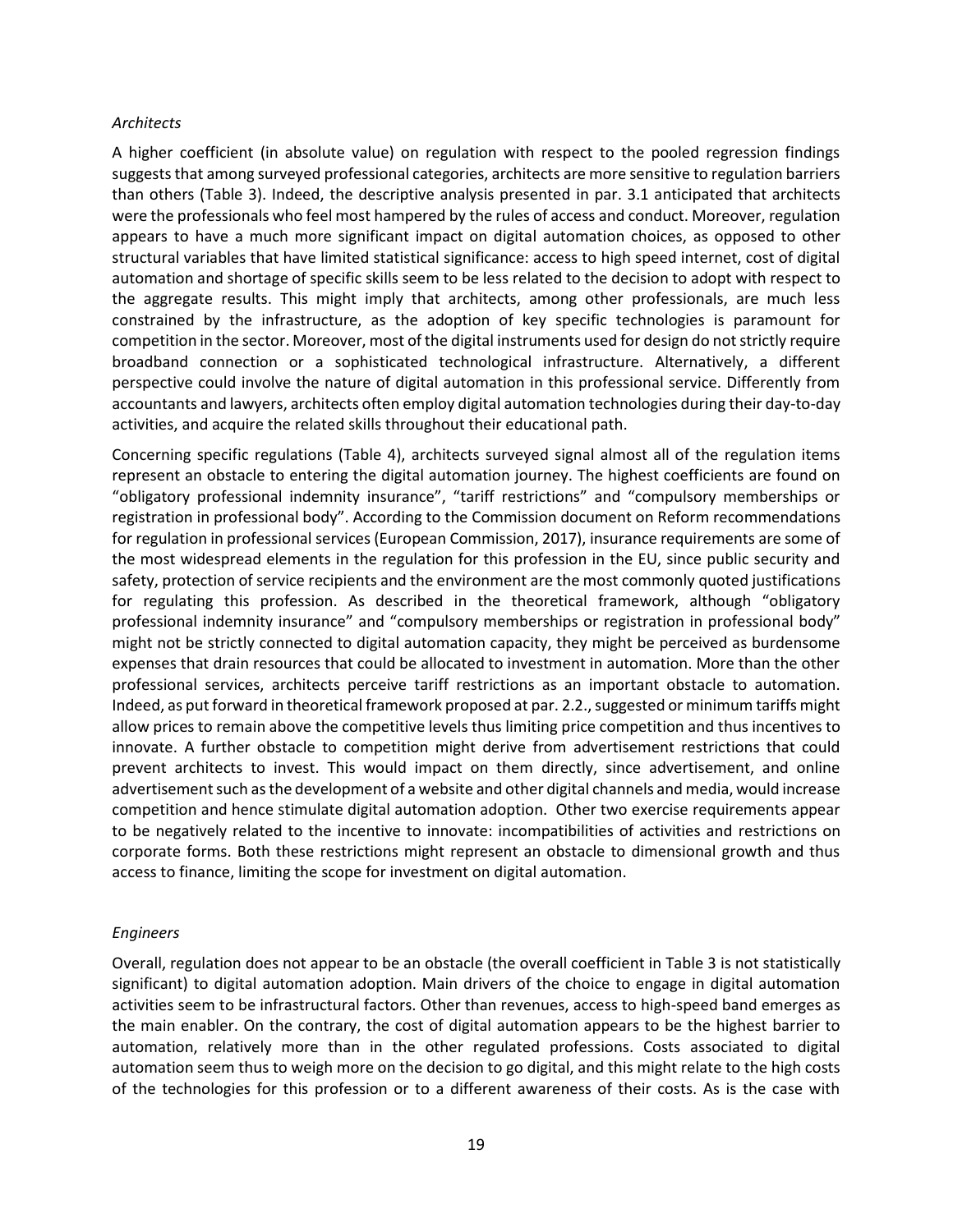architects, the shortage of specific skills does not appear to be an obstacle, as education programmes already integrate a large amount of technical and technological training.

In line with the findings of the aggregate regulation index analysis, the analysis of its components does not reveal any of the specific regulation having a strong impact on the automation adoption. With weakly significant coefficients, reserve of activities, qualification requirements, limitation of the licences granted, incompatibilities of activities and advertising restrictions are the regulations that appear as the most salient obstacles to engineers. These results, adding up to the general finding on firm size being an important driver of adoption, suggest regulations that place an obstacle to dimensional growth and firms' access to finance (such as restrictions on corporate form or shareholding requirements) represent a relevant hurdle in the decision to start adopting new automation tools or digitalize activities.

#### *Accountants*

The overall regulation index is not significantly related to the choice to adopt digital automation. As for the other variables, infrastructural obstacles such as size and access to high speed internet are significant hurdles to automation. However, the most striking outcome of the model is that shortage of ICT and digital skills emerges as a significant barrier to automation, relatively more than in other professions. One possible explanation could stem from the nature of digital automation in this profession, which demands specific ICT skills that are not embedded into the conventional educational path of an accountant, and would thus require investment in dedicated staff or additional training.

As regards specific regulations, qualification requirements appear to be the most strongly related to the choice to opt for digital automation and therefore represent the largest obstacle. If matched with the finding on specific skills, one might hypothesize that the qualification required to practice the profession does not provide significant digital skills required to implement digital automation tools. A weak significance on reserve of activities points in the same direction, as specialization in the activities reserved to accountants might represent a skill mismatch and thus an obstacle to expand abilities, effort and skills into digital transformation.

#### *Lawyers*

Similarly to engineers and accountants, regulation overall does not appear to be a significant obstacle to digital automation adoption. In addition to this, despite displaying the same direction, in terms of sign, to the results for other professions, most of the variables under scrutiny do not seem to significantly affect the digital automation choice (Table 4).

However, the analysis of the regulation components reveals that reserves of activities is a factor that significantly inhibits the adoption of digital automation. Similar to accountants, a possible explanation may lie in the skill mismatch, when specialization in specific activities and skills relevant for legal services diverts resources and time that might be invested in digital automation training and development. Indeed, as resulted from interviews with legal experts conducted in the [Report](https://op.europa.eu/en/publication-detail/-/publication/8457941c-974d-11eb-b85c-01aa75ed71a1/language-en) (see p. 118), implementing and developing automation implies the need of having a team of resources with specific transversal skills that need some time and effort to build. Most importantly, as stressed in par. 2.2, reserve of activities act together with the other entry and conduct restrictions automatically triggering the impacts of all the other restrictions that apply to these providers and can directly prevent the provision of certain services online. For instance, reserve of activities may lead to difficulties in areas such as the provision of online legal consultations and digital automation of legal documents by non-lawyers.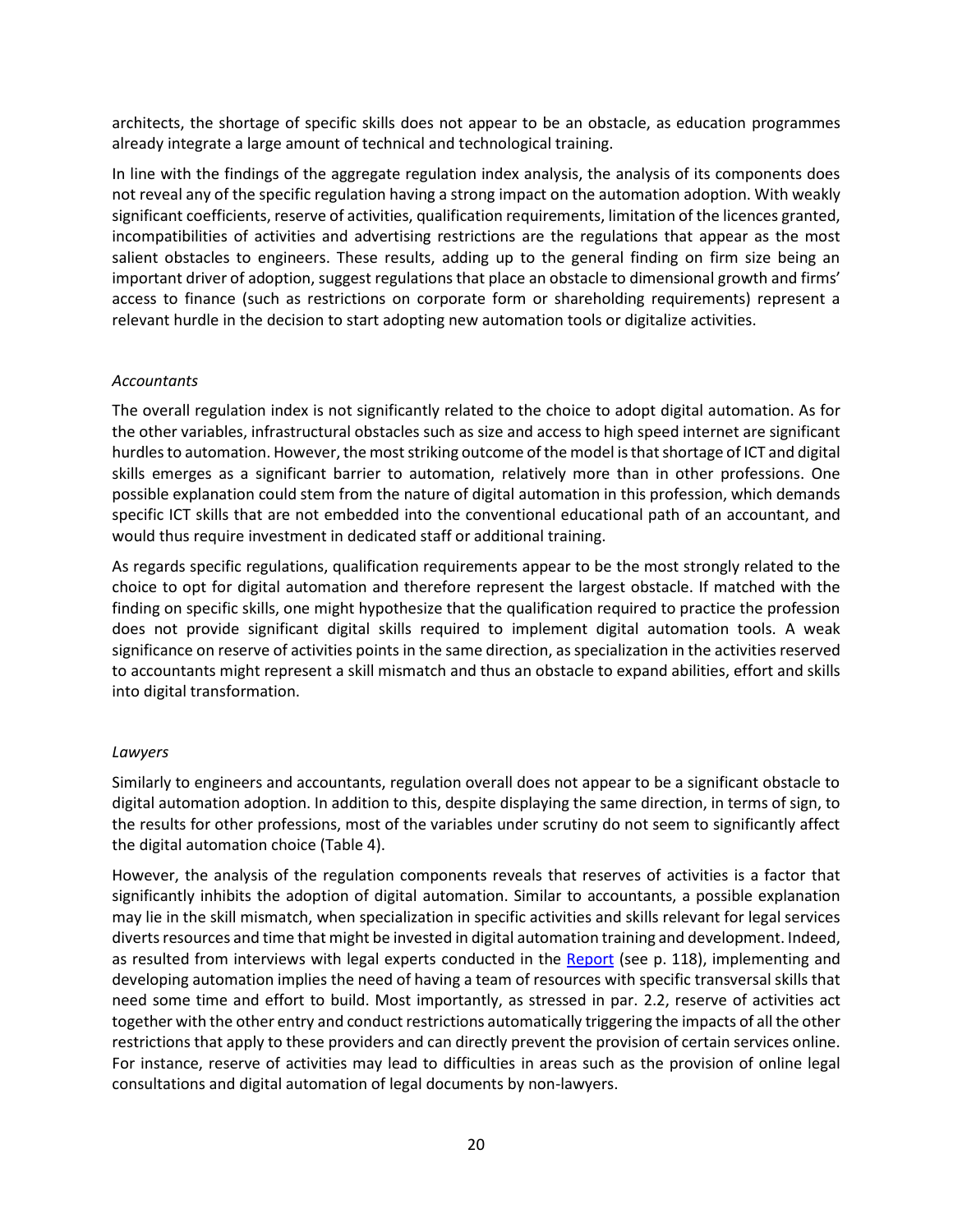### <span id="page-20-0"></span>5.2. Automation intensity - Heckman model

Overall, the Heckman model finds that when firms adopt digital automation, their perception of intensity of regulation increases along with their automation intensity. Keeping in mind that regulation in this analysis is not an exogenous variable (see par. 5.3), this might be explained by a stronger and more conscious perception of the regulatory environment by the firms that are advanced in their automation journey. Nevertheless, once the relationship is broken down to specific restrictions, it appears that the positive relationship between automation intensity and perceived regulation is significant mostly because of tariffs across professions and corporate form restrictions for lawyers, thus signaling restrictions on tariffs might drive the positive relationship. Along with some of the infrastructural variables tested in the probit model, the output model was enriched with other information from the survey, including "competition from online professional services providers" and "benefits from the implementation of digital automation". The first measure is the answer to the question "In your opinion, how much competition is your business / company facing from online professional services providers?"; our estimates find that professionals who feel competition from online competitors report higher levels of digital automation; online providers therefore appear to be a stimulus to invest in digital automation. Conversely, it might indicate that professionals who invest the most in digital automation are also more aware of the competition they are facing from online providers. Furthermore, benefits from the implementation of digital solutions are also felt as higher for those who display a higher level of digital automation, a sign of higher awareness by those who are at the frontier of technological and digital innovation. Differently from the probit model, shortage of specific skills (e.g. ICT/ Digital) in the firm is positively related with automation intensity, as for regulation, the interpretation might lie in the strongest perception of the importance of digital skills by adopters of digital automation. In other words, the more advanced in their automation journey, the more firms acknowledge shortage of skills as a salient obstacle to automation.

The results are reported in the following tables.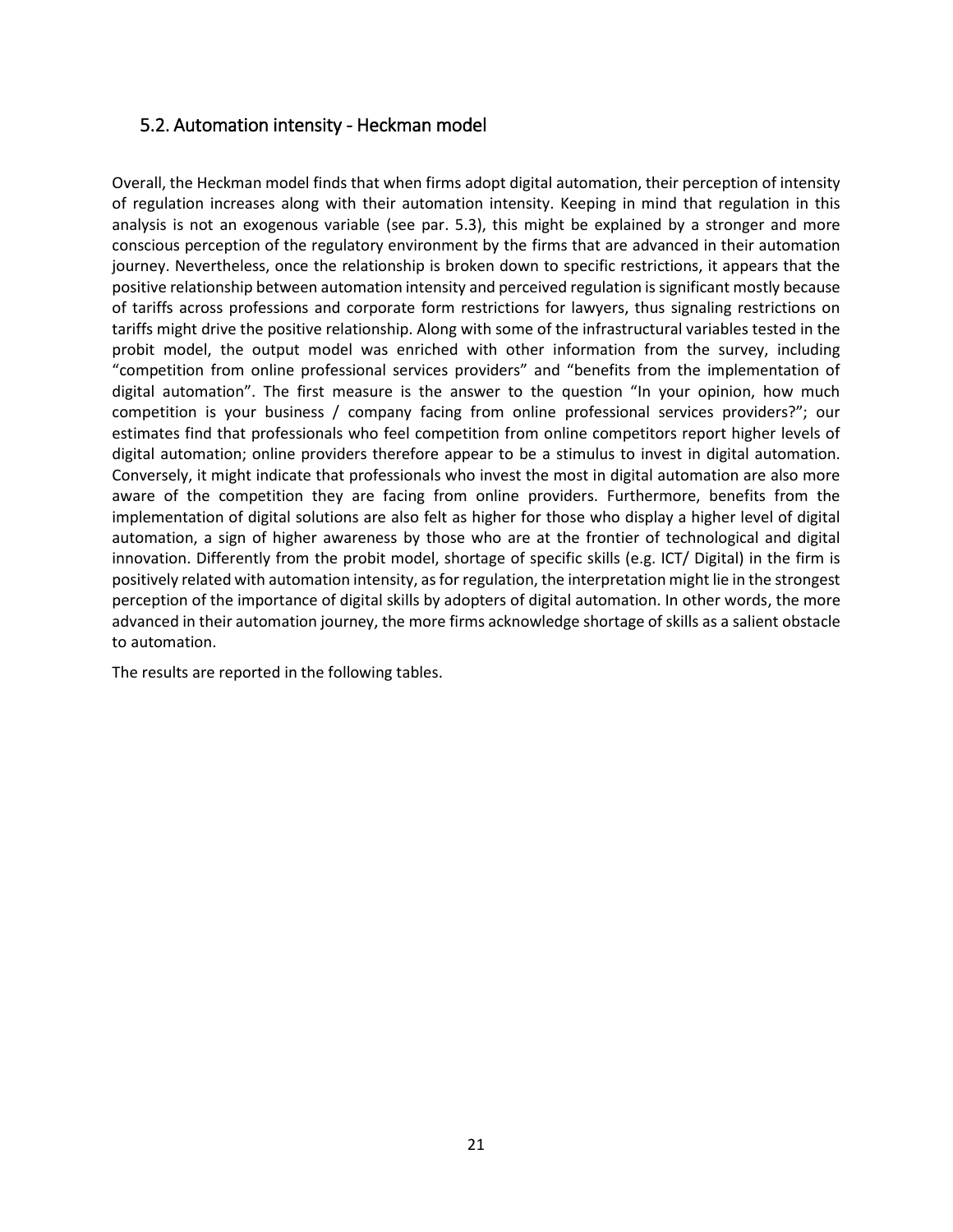*Table 5: Heckman results, pooled model*

|                                                                         | Automation intensity |
|-------------------------------------------------------------------------|----------------------|
| Regulation                                                              | $0.0676***$          |
|                                                                         | (0.000)              |
| Competition from online professional services providers                 | $0.0380***$          |
|                                                                         | (0.000)              |
| Trends of revenues over the last 3 years                                | $0.0709**$           |
|                                                                         | (0.001)              |
| Benefits from the implementation of digital automation solutions        | $0.400***$           |
| (Yes/No)                                                                |                      |
|                                                                         | (0.000)              |
| Shortage of specific skills (e.g. ICT / Digital)                        | $0.0378*$            |
|                                                                         | (0.035)              |
| Digital skills                                                          | 0.0399               |
|                                                                         | (0.206)              |
| Constant                                                                | $-0.0365$            |
|                                                                         | (0.987)              |
| Automation choice                                                       |                      |
| Regulation                                                              | $-0.0757$ *          |
|                                                                         | (0.012)              |
| Revenues                                                                | $0.142***$           |
|                                                                         | (0.000)              |
| Trends of revenues over the last 3 years                                | 0.0270               |
|                                                                         | (0.439)              |
| Access to high speed internet                                           | $0.295***$           |
|                                                                         | (0.000)              |
| Cost of digital automation (e.g. financial costs, time investment etc.) | $-0.142***$          |
|                                                                         | (0.000)              |
| Shortage of specific skills (e.g. ICT / Digital)                        | $-0.0864$ **         |
|                                                                         | (0.004)              |
| Limits of the technological infrastructure (e.g. limited access to high | $-0.0284$            |
| speed in                                                                |                      |
|                                                                         | (0.225)              |
| <b>Broadband Speed</b>                                                  | $-0.0266$            |
|                                                                         | (0.765)              |
| Constant                                                                | 2.423                |
|                                                                         | (0.687)              |
| mills                                                                   |                      |
| lambda                                                                  | $-0.547**$           |
|                                                                         | (0.000)              |
| Observations                                                            | 2890                 |
| Professional service fixed effects                                      | Yes                  |
| Country fixed effects                                                   | Yes                  |

*p*-values in parentheses \* *p* < 0.05, \*\* *p* < 0.01, \*\*\* *p* < 0.001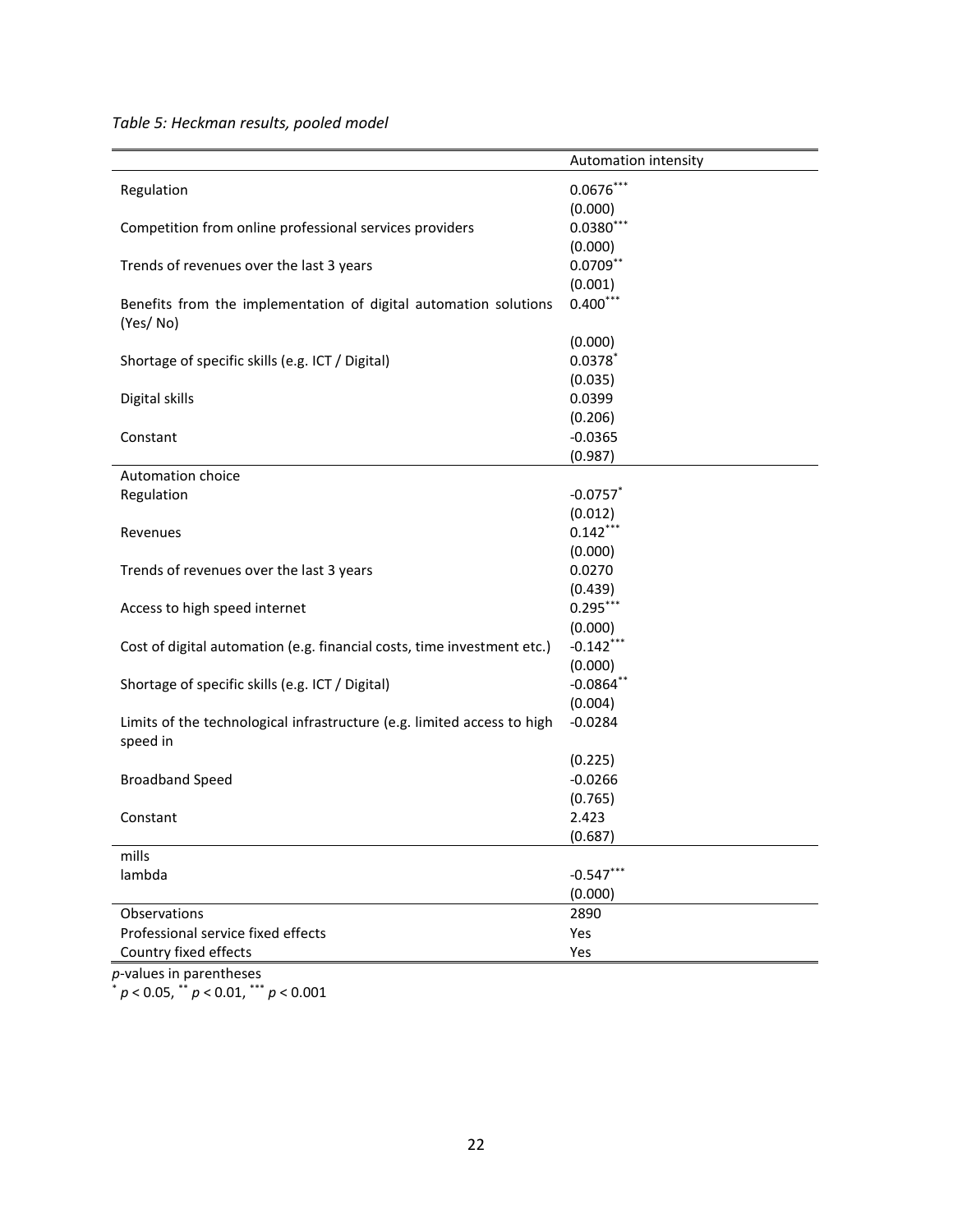*Table 6: Heckman results, by profession*

|                                                  | Architects  | Engineers              | Accountants           | Lawyers     |
|--------------------------------------------------|-------------|------------------------|-----------------------|-------------|
| <b>Automation intensity</b>                      |             |                        |                       |             |
| Regulation                                       | 0.0116      | $0.126***$             | 0.0138                | 0.106       |
|                                                  | (0.859)     | (0.001)                | (0.545)               | (0.101)     |
| Competition from online<br>professional          | $0.0493*$   | $0.0432***$            | $0.0289$ **           | 0.0118      |
| services providers                               |             |                        |                       |             |
|                                                  | (0.021)     | (0.000)                | (0.009)               | (0.669)     |
| Trends of revenues over the last 3 years         | 0.0696      | 0.0601                 | $0.101***$            | 0.151       |
|                                                  | (0.320)     | (0.118)                | (0.001)               | (0.060)     |
| Benefits from the implementation of              | $0.412***$  | $0.443***$             | $0.392***$            | $0.360**$   |
| digital automation solutions (Yes/No)            |             |                        |                       |             |
|                                                  | (0.000)     | (0.000)                | (0.000)               | (0.003)     |
| Shortage of specific skills (e.g. ICT / Digital) | 0.0143      | 0.0539                 | $-0.00685$            | 0.0462      |
|                                                  | (0.797)     | (0.098)                | (0.770)               | (0.408)     |
| Digital skills                                   | $-0.00861$  | $-0.0119$              | 0.00874               | $-0.0122$   |
|                                                  | (0.234)     | (0.187)                | (0.433)               | (0.518)     |
| Constant                                         | $2.632***$  | 2.439***               | 1.489*                | 2.459       |
|                                                  | (0.000)     | (0.000)                | (0.024)               | (0.060)     |
| <b>Automation choice</b>                         |             |                        |                       |             |
| Regulation                                       | $-0.302**$  | $-0.0384$              | $-0.0462$             | $-0.103$    |
|                                                  | (0.002)     | (0.418)                | (0.327)               | (0.455)     |
| Revenues                                         | $0.377***$  | $0.127***$             | $0.155***$            | 0.0192      |
|                                                  | (0.002)     | (0.000)                | (0.000)               | (0.822)     |
| Trends of revenues over the last 3 years         | $0.242*$    | $-0.0582$              | 0.0655                | 0.252       |
|                                                  | (0.026)     | (0.243)                | (0.280)               | (0.103)     |
|                                                  | 0.211       | $0.293***$             | $0.288*$              | 0.531       |
| Access to high speed internet                    |             |                        | (0.031)               |             |
|                                                  | (0.300)     | (0.001)<br>$-0.147$ ** | $-0.114$ <sup>*</sup> | (0.058)     |
| Cost of digital automation (e.g. financial       | $-0.153$    |                        |                       | $-0.180$    |
| costs, time investment etc.)                     |             |                        |                       |             |
|                                                  | (0.126)     | (0.002)                | (0.039)               | (0.184)     |
| Shortage of specific skills (e.g. ICT / Digital) | $-0.0655$   | $-0.0727$              | $-0.135***$           | 0.0197      |
|                                                  | (0.509)     | (0.096)                | (0.008)               | (0.874)     |
| Limits of the technological infrastructure       | 0.0869      | $-0.0497$              | $-0.0143$             | $-0.179$    |
| (e.g. limited access to high speed in            |             |                        |                       |             |
|                                                  | (0.226)     | (0.157)                | (0.709)               | (0.089)     |
| <b>Broadband Speed</b>                           | $-0.126***$ | 0.274                  | $-0.440***$           | $-0.379***$ |
|                                                  | (0.000)     | (0.975)                | (0.000)               | (0.000)     |
| Constant                                         | 4.420       | $-13.98$               | 31.31                 | 23.13       |
|                                                  | (.)         | (.)                    | (.)                   | (.)         |
| mills                                            |             |                        |                       |             |
| lambda                                           | $-0.456*$   | $-0.880***$            | 0.131                 | $-0.233$    |
|                                                  | (0.040)     | (0.000)                | (0.299)               | (0.445)     |
| Observations                                     | 289         | 1274                   | 1157                  | 170         |
| Country fixed effects                            | No          | No                     | No                    | No          |
| Dummy Italy                                      | Yes         | Yes                    | Yes                   | Yes         |

*p*-values in parentheses

\* *p* < 0.05, \*\* *p* < 0.01, \*\*\* *p* < 0.001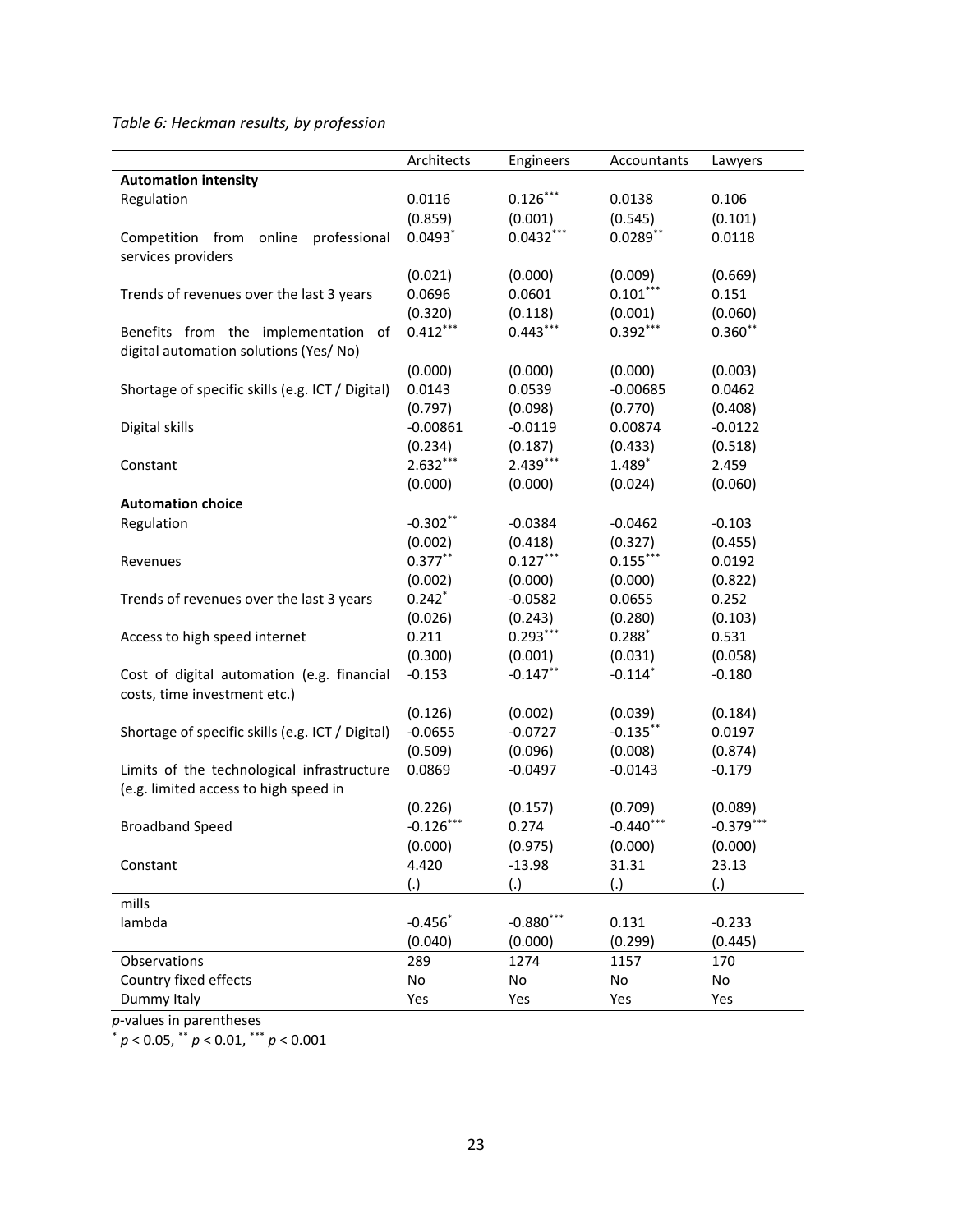### *Table 7: Heckman results, by profession and type of regulation*

|                                                |                             | <b>Architects</b> | <b>Engineers</b> | <b>Accountants</b> | Lawyers  |
|------------------------------------------------|-----------------------------|-------------------|------------------|--------------------|----------|
| <b>Reserve of activities</b>                   |                             | $-0.0864*$        | 0.012            | $-0.007$           | 0.060    |
|                                                | <b>Automation intensity</b> | (0.026)           | (0.590)          | (0.689)            | (0.209)  |
|                                                |                             | $-0.276**$        | $-0.016$         | $-0.036$           | $-0.103$ |
| Regulation index                               | <b>Automation choice</b>    | (0.007)           | (0.733)          | (0.449)            | (0.455)  |
|                                                |                             | $-0.0803*$        | 0.016            | 0.006              | $-0.005$ |
| <b>Qualification requirements</b>              | <b>Automation intensity</b> | (0.038)           | (0.480)          | (0.734)            | (0.923)  |
|                                                |                             | $-0.280**$        | $-0.019$         | $-0.036$           | $-0.085$ |
| <b>Regulation index</b>                        | Automation choice           | (0.006)           | (0.686)          | (0.453)            | (0.547)  |
|                                                |                             |                   |                  |                    |          |
| Continuous professional devlopment obligations |                             | $-0.049$          | 0.013            | 0.000              | $-0.044$ |
|                                                | <b>Automation intensity</b> | (0.177)           | (0.527)          | (0.998)            | (0.361)  |
| Regulation index                               |                             | $-0.302**$        | $-0.029$         | $-0.042$           | $-0.085$ |
|                                                | Automation choice           | (0.002)           | (0.539)          | (0.382)            | (0.547)  |
| Compulsory membership or registration in       |                             | $-0.039$          | 0.017            | 0.014              | $-0.001$ |
| professional body                              | <b>Automation intensity</b> | (0.289)           | (0.406)          | (0.404)            | (0.990)  |
|                                                |                             | $-0.286**$        | $-0.020$         | $-0.033$           | $-0.085$ |
| <b>Regulation index</b>                        | <b>Automation choice</b>    | (0.005)           | (0.675)          | (0.488)            | (0.547)  |
|                                                |                             |                   |                  |                    |          |
| Limitation of the number of licenses granted   |                             | $-0.034$          | 0.027            | 0.014              | 0.002    |
|                                                | <b>Automation intensity</b> | (0.324)           | (0.186)          | (0.390)            | (0.962)  |
| Regulation index                               |                             | $-0.281**$        | $-0.006$         | $-0.023$           | $-0.080$ |
|                                                | Automation choice           | (0.006)           | (0.903)          | (0.627)            | (0.572)  |
|                                                |                             | 0.011             | 0.022            | 0.003              | $0.103*$ |
| Restriction on corporate form                  | <b>Automation intensity</b> | (0.777)           | (0.328)          | (0.874)            | (0.015)  |
|                                                |                             | $-0.262*$         | 0.073            | $-0.012$           | $-0.072$ |
| <b>Regulation index</b>                        | <b>Automation choice</b>    | (0.011)           | (0.151)          | (0.810)            | (0.611)  |
|                                                |                             | 0.008             | 0.010            | 0.013              | 0.084    |
| Shareholding requirements and/or voting rights |                             | (0.859)           | (0.683)          | (0.478)            | (0.066)  |
| control                                        | <b>Automation intensity</b> | $-0.229*$         | $0.103*$         | $-0.007$           | $-0.012$ |
| Regulation index                               | Automation choice           |                   |                  |                    | (0.934)  |
|                                                |                             | (0.028)           | (0.047)          | (0.888)            |          |
| Restrictions on joint exercise of professions  |                             | 0.001             | 0.024            | 0.015              | 0.076    |
|                                                | <b>Automation intensity</b> | (0.974)           | (0.290)          | (0.365)            | (0.081)  |
| <b>Regulation index</b>                        |                             | $-0.244*$         | 0.065            | 0.000              | 0.002    |
|                                                | Automation choice           | (0.018)           | (0.195)          | (0.993)            | (0.989)  |
|                                                |                             | 0.030             | $-0.002$         | 0.012              | 0.096    |
| Incompatibilities of activities                | <b>Automation intensity</b> | (0.467)           | (0.926)          | (0.469)            | (0.068)  |
|                                                |                             | $-0.222*$         | 0.086            | $-0.011$           | $-0.020$ |
| Regulation index                               | Automation choice           | (0.034)           | (0.091)          | (0.820)            | (0.891)  |
|                                                |                             |                   |                  |                    |          |
| Obligatory professional indemnity insurance    |                             | $-0.002$          | 0.007            | 0.005              | 0.026    |
|                                                | <b>Automation intensity</b> | (0.959)           | (0.718)          | (0.771)            | (0.543)  |
| Regulation index                               |                             | $-0.257*$         | 0.013            | $-0.022$           | -0.026   |
|                                                | Automation choice           | (0.013)           | (0.794)          | (0.647)            | (0.859)  |
|                                                |                             | $0.0452*$         | $0.0507***$      | $0.0301**$         | 0.011    |
| <b>Tariff restrictions</b>                     | <b>Automation intensity</b> | (0.040)           | (0.000)          | (0.007)            | (0.708)  |
|                                                |                             | $-0.273**$        | 0.029            | 0.003              | $-0.064$ |
| <b>Regulation index</b>                        | Automation choice           | (0.008)           | (0.564)          | (0.943)            | (0.657)  |
|                                                |                             |                   |                  |                    |          |
| <b>Advertising restrictions</b>                |                             | $-0.011$          | 0.021            | 0.004              | 0.051    |
|                                                | <b>Automation intensity</b> | (0.749)           | (0.370)          | (0.813)            | (0.206)  |
| <b>Regulation index</b>                        |                             | $-0.250*$         | 0.063            | $-0.008$           | $-0.051$ |
|                                                | Automation choice           | (0.016)           | (0.208)          | (0.875)            | (0.717)  |

*p*-values in parentheses

\* *p* < 0.05, \*\* *p* < 0.01, \*\*\* *p* < 0.001

Note that only coefficients and p-values of automation dummy are reported, although the specification employed for each regulation and each sector controls for the same variables as the previous two outlined models.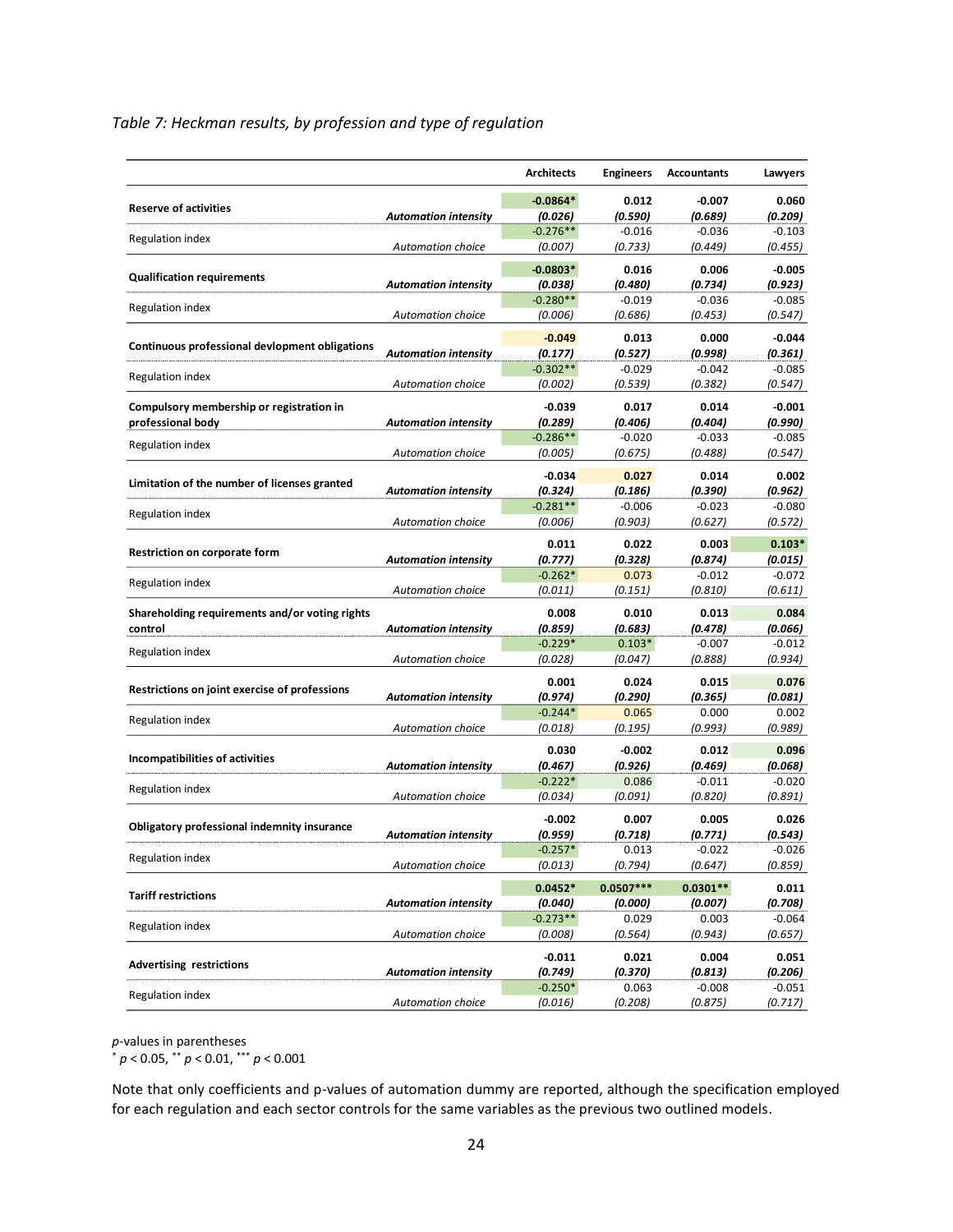#### *Architects*

Table 6 suggests the positive relationship between automation intensity and regulation perception is not significant for the architects surveyed. Hence, although the regulation appeared to be an obstacle in the choice of whether to adopt automation or not, adopters do not seem to be affected by their perception of regulation in their level of digital automation. Interestingly, the only variables that seem to be significant for the intensity of automation are "competition from online professional service providers" and "Benefits from the implementation of digital automation". On the other hand, when looking at specific regulations, the estimates provide evidence of a negative relationship of reserves of activities and qualification requirements with automation intensity. These two restrictions did not appear to be significant obstacles to adopt digital automation, according to the probit regression. It thus seems that, instead, architects perceive reserve of activities and qualification requirements as less salient obstacle when they advance in their automation journey. Evidence is mixed though, as the "tariff restrictions" coefficient is estimated to be positive.

#### *Engineers*

Engineers seem to be the professionals who display the most significant and positive relationship between their regulation perception and automation intensity. In other words, the more intense the adoption of digital automation is, the more regulation is perceived as an obstacle to it. Moreover, competition from online professional service providers is found to be an important driver of digital automation intensity. As regards specific regulations (Table 7), the estimates suggest that, as for architects, only tariff restriction is positively associated with higher levels of digital automation.

#### *Accountants*

Overall, for accountants, it does not appear that a significant relationship between regulation and automation intensity exists. Main drivers of automation intensity seem to be competition from online providers, trends of revenues over the last three years and benefits from the implementation of digital automation. Among the professionals, accountants are the only ones who display a positive relationship between trend of revenues and automation intensity, thus confirming the hypothesis of a peculiar and specific nature of automation solutions, which probably require highly skilled staff and considerable investments. The analysis of specific regulations highlights a pattern comparable to that observed for architects and engineers, with tariff restrictions being the only regulation significantly and positively related to automation intensity. For these three professions the overall positive relationship seems to be driven by the result on tariffs. As put forward in the theoretical framework, minimum tariffs would prevent professional service providers from competing on price, while simultaneously protect less efficient competitors and limiting the incentive to improve quality and innovate. Conversely, maximum tariffs could discourage investment in automation by reducing profitability and future prospects of profits. Both interpretations could fit the hypothesis that higher tariff restrictions, by imposing restrictions on investment capacity and price competition could be perceived as obstacles to digital automation.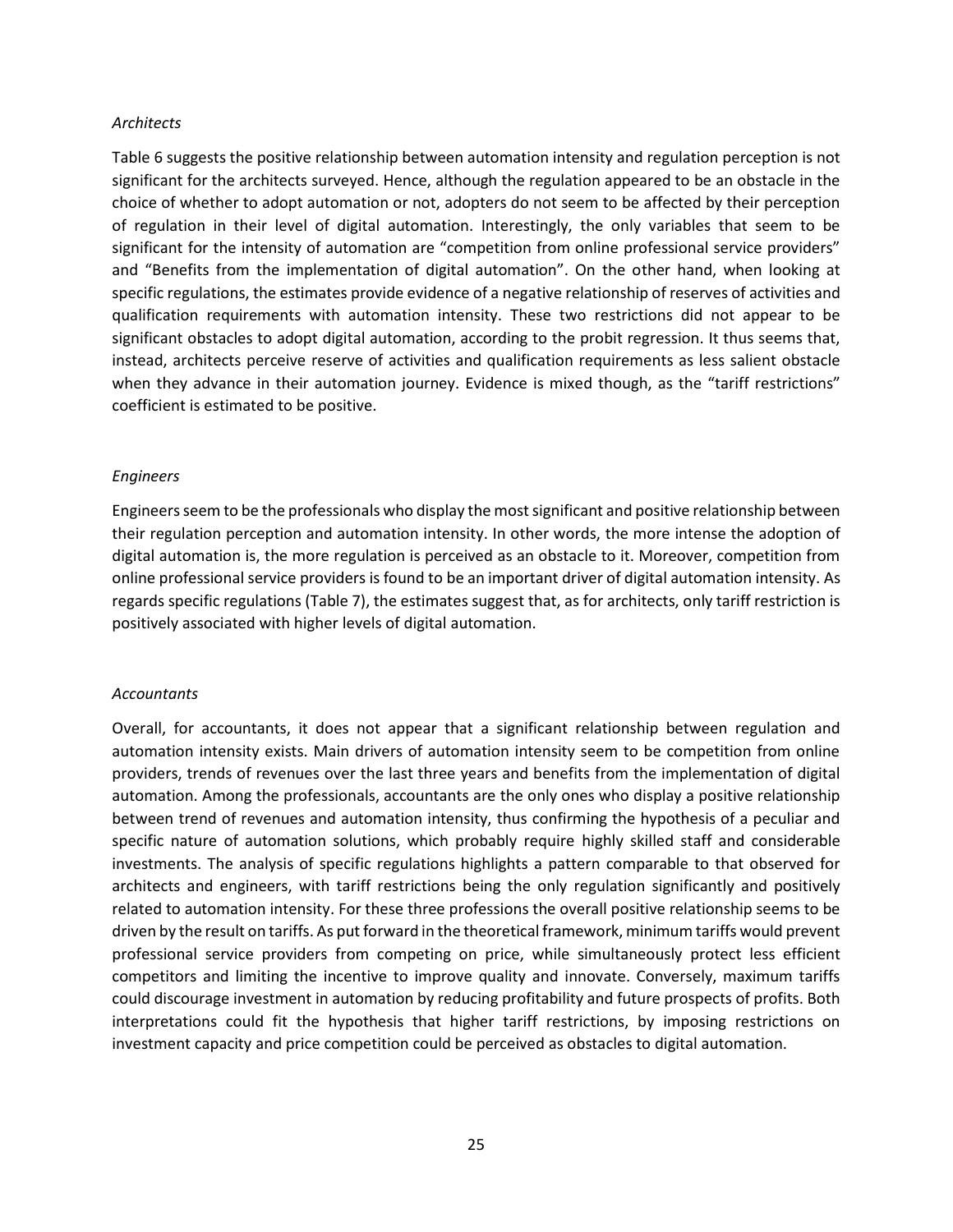#### *Lawyers*

As for automation adoption, estimates on automation intensity for lawyers do not spotlight any significant driver or obstacle, as none of the variable coefficients are significant, with benefits from the implementation of digital automation solutions representing the only exception. Concerning specific regulations, restrictions on corporate forms appear to be significantly and positively related to automation intensity, along with the weakly significant shareholding requirements and/or the control of voting rights, restrictions on joint exercise of professions, and incompatibilities of activities. All in all, it appears that in case of lawyers, corporate requirements are positively related with automation intensity and that lawyers perceive these restrictions relatively more acutely.

### <span id="page-25-0"></span>5.3. Subjective and Objective Regulation

In this paper we adopt a "subjective" perspective on regulation, as opposed to an "objective" measure provided by *de jure* indicators of regulatory restrictiveness, such as the OECD Product Market Regulation (PMR) index. The "subjective" regulation index has been elaborated reporting the average perceived negative impact of regulations on digital automation. Therefore, this indicator aims at capturing the level of perception of regulation for each respondent. Used as the main explanatory variable in the assessment of the impact of the regulatory framework on digital automation, this "subjective regulation" index measures how much each respondent perceives regulation as an obstacle.

The relationship between "subjective" and "objective" regulation is depicted in Figure 6.

The scatter plot of the OECD PMR index vs the constructed Regulation index shows that the "subjective" perception of regulation by firms and the "objective level" of regulation are not correlated. One would expect that higher levels of PMR correspond to higher levels of regulation index, instead the cloud does not follow any trajectory that would indicate a relationship is in place. Graphical evidence is supported by correlation estimates (far from 1) and regression results (when regressing Regulation Index on PMR, the resulting coefficient is very *Figure 6: Scatter plot between "objective" (horizontal axis) and "subjective" regulation (vertical axis)*



close to 0). Looking at sector levels, no correlation is found, not even in the ranking of sectors.

There might be a number of possible explanations for the departure between "subjective" regulation intensity from the "objective" one. One explanation is that the survey does not ask about the level of regulation (which would mirror PMR construction questionnaire), rather, respondents are asked whether the regulation constitutes an obstacle to automation. Thus, the answers would provide a measure of perception rather than a degree of regulation. Another possible interpretation is that perception does not reflect the status quo and because of a knowledge bias, respondents might not be fully aware of the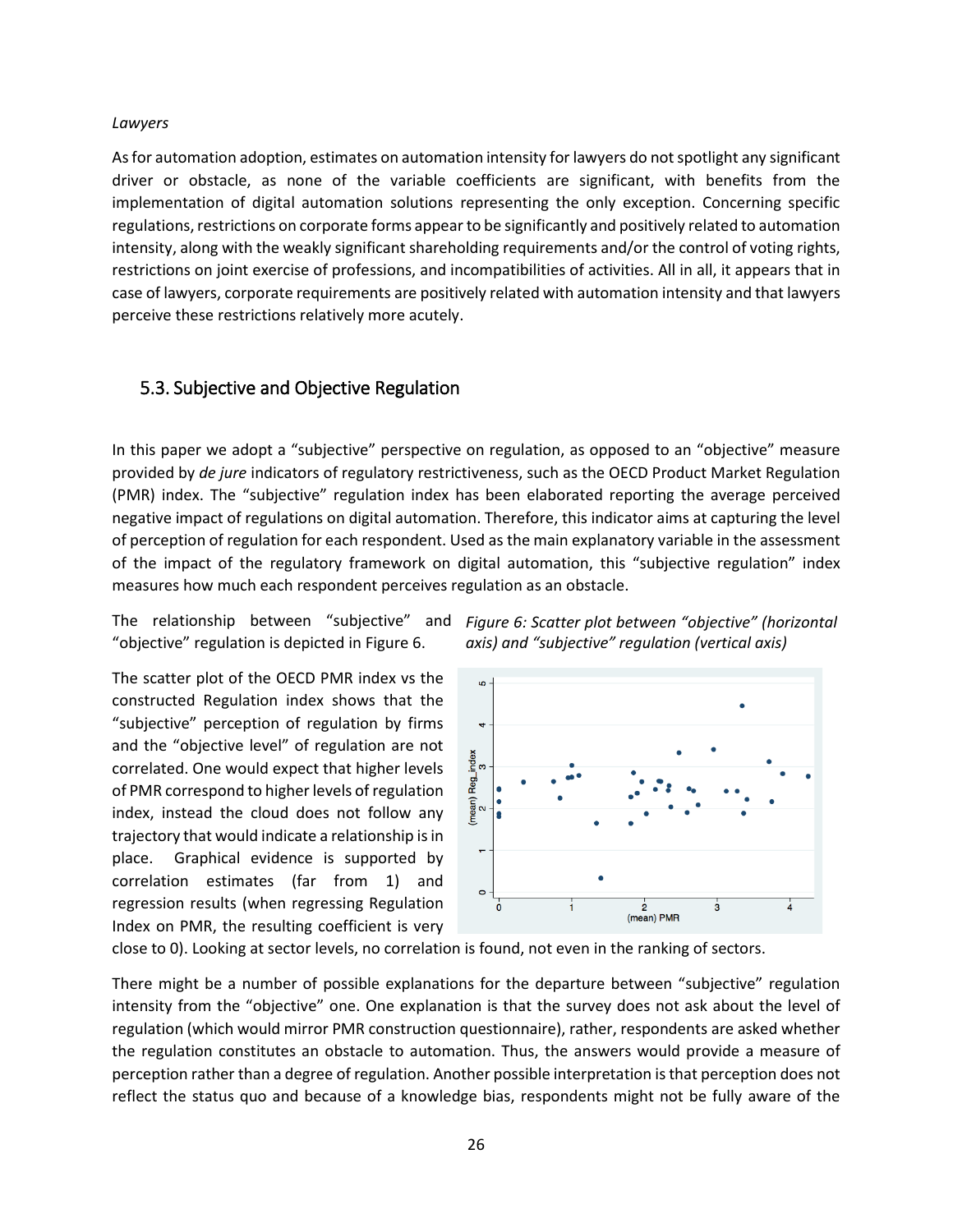regulatory framework, either due to scarce information received or researched, or because of poor transparency of the regulatory framework.

Since subjective and objective regulation are not providing correlated information, results from previous

models should be read and interpreted carefully. The first model, for instance, assessing the choice to adopt automation or not, finds that when firms perceive regulation as a greater obstacle, they are less prone to engage in digital automation activities (choose not to start the digitalization process). Moreover, the Heckman model tells us that adopters have a stronger and more conscious perception of the regulatory environment the more their firm is ahead in its automation journey. Figure 7 compares median regulation index by state of adoption, and it can be seen that non-adopters score



*Figure 7: Median Regulation index by state of adoption of* 

higher. While divergence between the practical understanding of the relevant regulation by professionals and the *de jure* situation as measured by standard indicators suggests caution in the interpretation of the results, this subjective perception of the regulatory restrictiveness appears to be relevant to the firms' innovation strategies, indicating an important role of regulation in their decision-making.

## <span id="page-26-0"></span>6. Conclusions and policy implications

This paper presents new evidence on the relationship between the regulatory environment and the adoption of automated processes in professional services. Survey results on the perception of excessive regulation as a deterrent to technology adoption are used to assess whether general literature findings, apply to European firms in professional services. Two econometric models are specified to test the research question. The first model, a probit model, estimates how the perceived level of regulation influences the probability of a firm to adopt digital automation. Focusing on the adopters, the second model, a Heckman selection model, estimates how regulation affects the intensity of digital automation.

We find that regulation restrictiveness is negatively correlated to the adoption of technology. In particular, the higher the perception of regulation, the lower the probability that firms engage in digital automation. Furthermore, specific forms of regulation (regulatory exclusiveness and qualification requirements in particular) exert a significant impact on the adoption (or not). However, in terms of automation intensity, the results are less straightforward. In other words, regulation is perceived more as an entry barrier rather than a determinant of the scale of the investment.

This evidence calls other results on how specific forms of regulation might affect digital strategies and specifically how to improve them. The results of the regulation-specific regression (Table 4) call in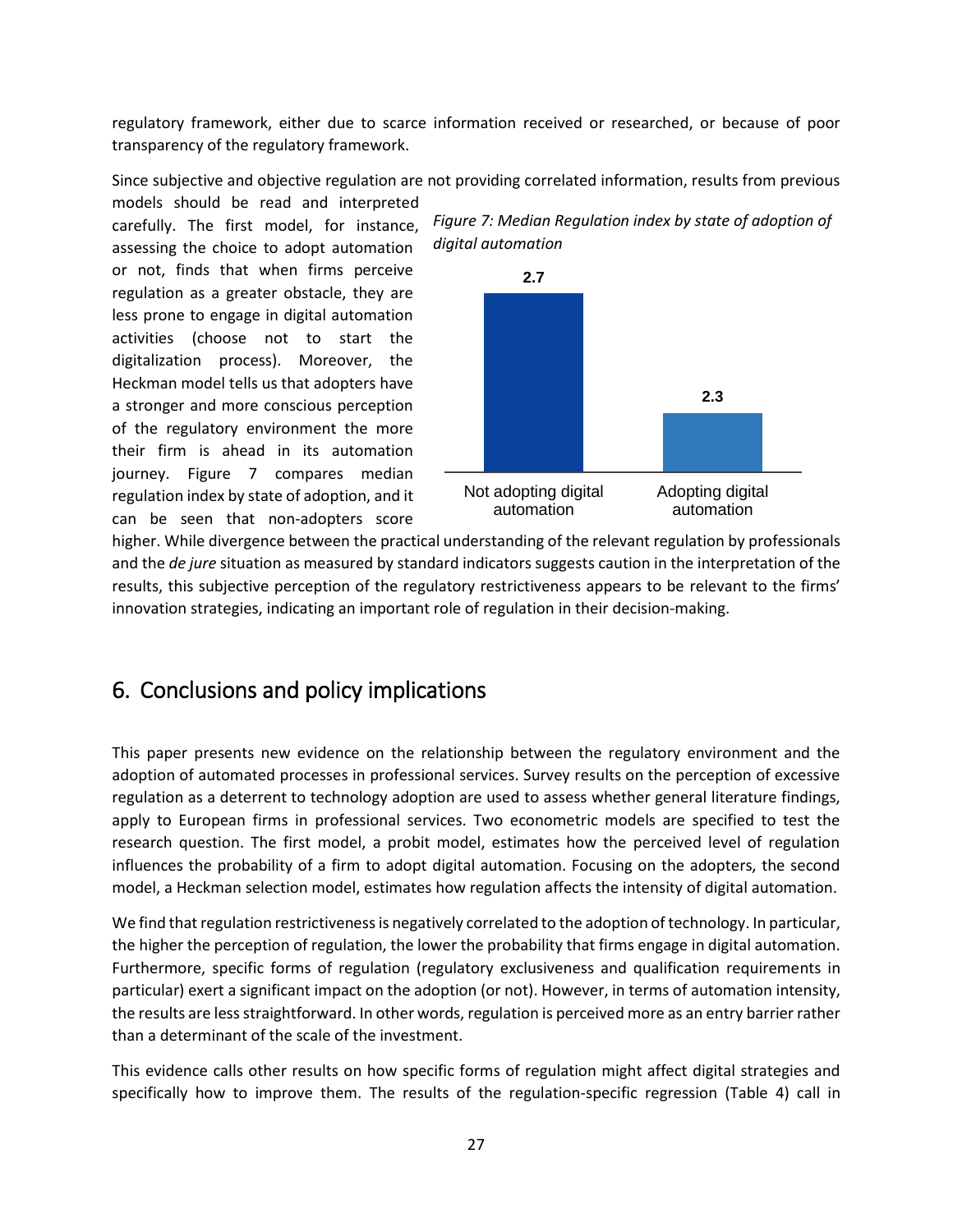particular for a thorough review of the scope of reserved activities, especially when it seems too wide or rather inconsistent. Moreover, we find that larger firms are more prone to adopt digital automation. In terms of policy implications, the finding points out how economies of scale work as an enabler of digital automation. Regulations that end up, even indirectly, limiting businesses in terms of size (by prohibiting for instance access to new markets or certain corporate forms) should be then seen as discouraging digital automation.

Other factors, beyond regulation and more related to the business environment, as, for instance, broadband and IT skills availability, prove to influence firms' digital strategies. Policy implication for these environmental variables do not strictly entail regulation for professional services, but still call for action in order to favour within the EU those conditions enabling digital automation. In other words, the estimates suggest that policy interventions should combine initiatives to address some overlapping innovation triggers (5G infrastructure, STEM education, …) and industry-specific types of reform to work as an incentive for digital automation in professional services.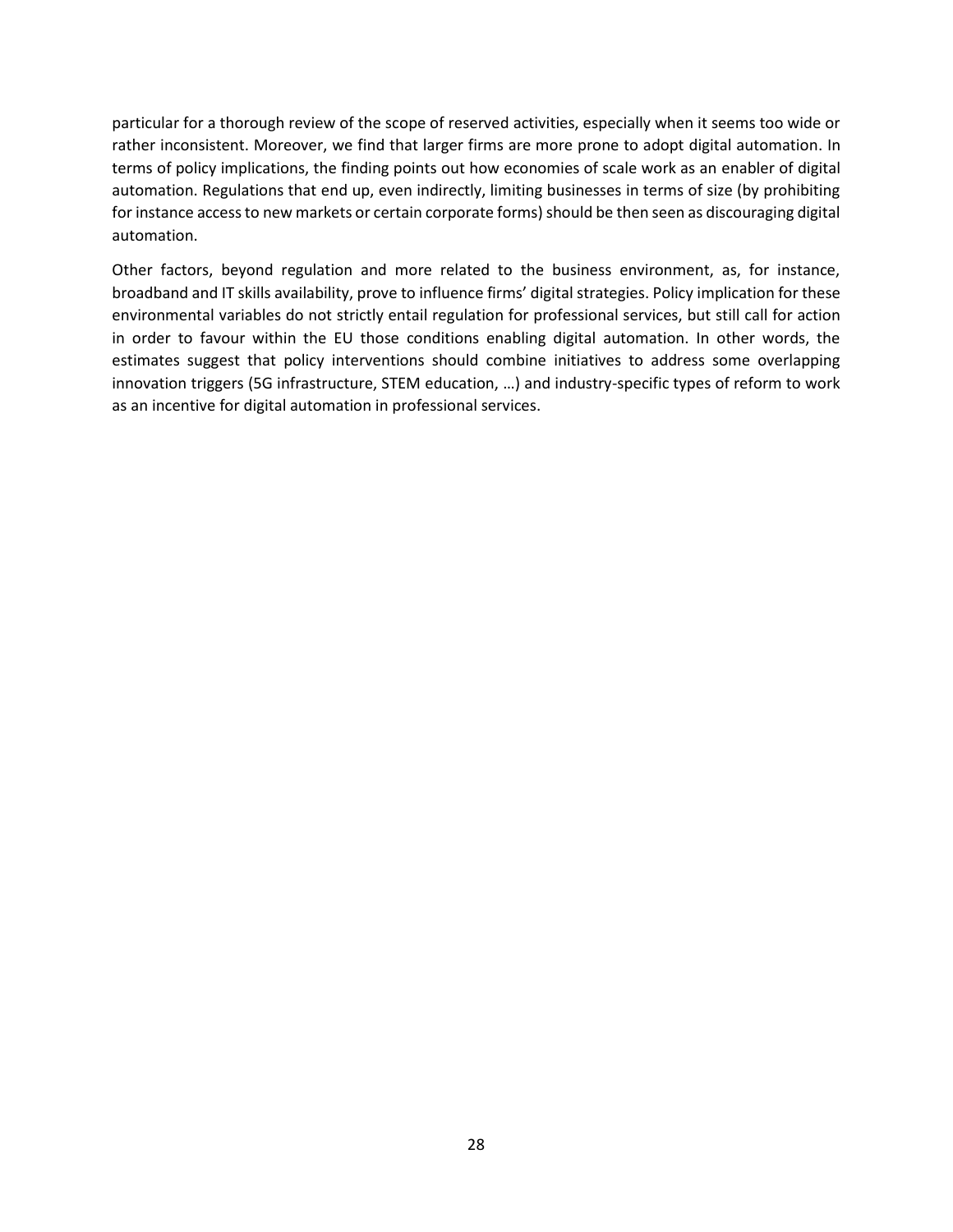## <span id="page-28-0"></span>7. References

Andrews, D., G. Nicoletti and C. Timiliotitis, 'Digital technology diffusion: a matter of capabilities, incentives or both?', *OECD Economics Department Working Paper* n.476, 2018.

Arnold, J., Javorcik, S. and Matoo. A., 'Does Services Liberalization Benefit Manufacturing Firms? Evidence from Czech Republic', *World Bank Policy Research Working Paper*, N. 4109, 2007.

Audretsch, D, B., Baumol, W. J., Burke, A. E., 'Competition policy in Dynamic markets', 19, *International Journal of Industrial organization*. 19, pp.613-634, 2001.

Barone, G. and Cingano, F. '[Service regulation and growth: evidence from OECD countries](https://ideas.repec.org/p/bdi/wptemi/td_675_08.html)', *Economic Journal*, 121, 931-957, 2011.

Baumol, W., Ordover, J., 'Antitrust Policy and High-technology Industries', *Oxford Review of Economic Policy*, Oxford University Press, Oxford, 4(4), pp. 13-34, 1988.

Blind, K., 'The Impact of Regulation on Innovation', *Nesta Working Paper* No. 12/02, London, 2012.

Blind, K., Petersen, S.S and Riillo, C.A.F., 'The impact of standards and regulation on innovation in uncertain markets', *Research Policy*, 46(1), 2017.

Bouis, R. and Duval, R., 'Raising potential growth after the crisis: a quantitative assessment of the potential gains from various structural reforms in the OECD area and beyond', *OECD Economics Department Working Papers*, No. 835, 2011.

Bryson, J.R., and P.W. Daniels, 'Skills, expertise and innovation in the developing knowledge economy: the case of business and professional services', International Journal od Services Technology and Management, 9, 3-4, 2008.

Canton, E., Ciriaci, D. and Solera, I., 'The Economic Impact of Professional Services Liberalisation', *Economic Papers* 533, September, European Commission, Brussels, 2014.

Carlin, W. and D. Soskice, *Macroeconomics: Imperfections, Institutions and Policies*, Oxford University Press, Oxford, 2006.

Cette G., Lopez, J. and Mairesse, J., 'Product and Labor Market Regulations, Production Prices, Wages and Productivity', *NBER Working Paper* 20563, 2014.

Criscuolo, P, A. Salter and T. Sheehan, 'Making Knowledge Visible: Using Expert Yellow Pages to Map Capabilities in Professional Services', Research Policy, 36 (10), 2007.

CSES, Centre for Strategy & Evaluation Services, 'Study to Provide an Inventory of Reserves of Activities linked to Professional Qualification Requirements in 13 EU Member States and assessing their economic impact', Final Report, study carried out for European Commission's DG Internal Market and Services, 2012.

European Commission, 'Better regulations for innovation-driven investment at EU level', *Staff Working Document*, 2016.

European Commission, 'Communication from the Commission to the European Parliament, the Council, the European Economic and Social Committee and the Committee of the Regions on reform recommendations for regulation in professional services', *Commission Staff Working Document,* 2017.

European Commission, 'Regulatory barriers and firm innovation performance', *Business Innovation Observat*ory, 2018.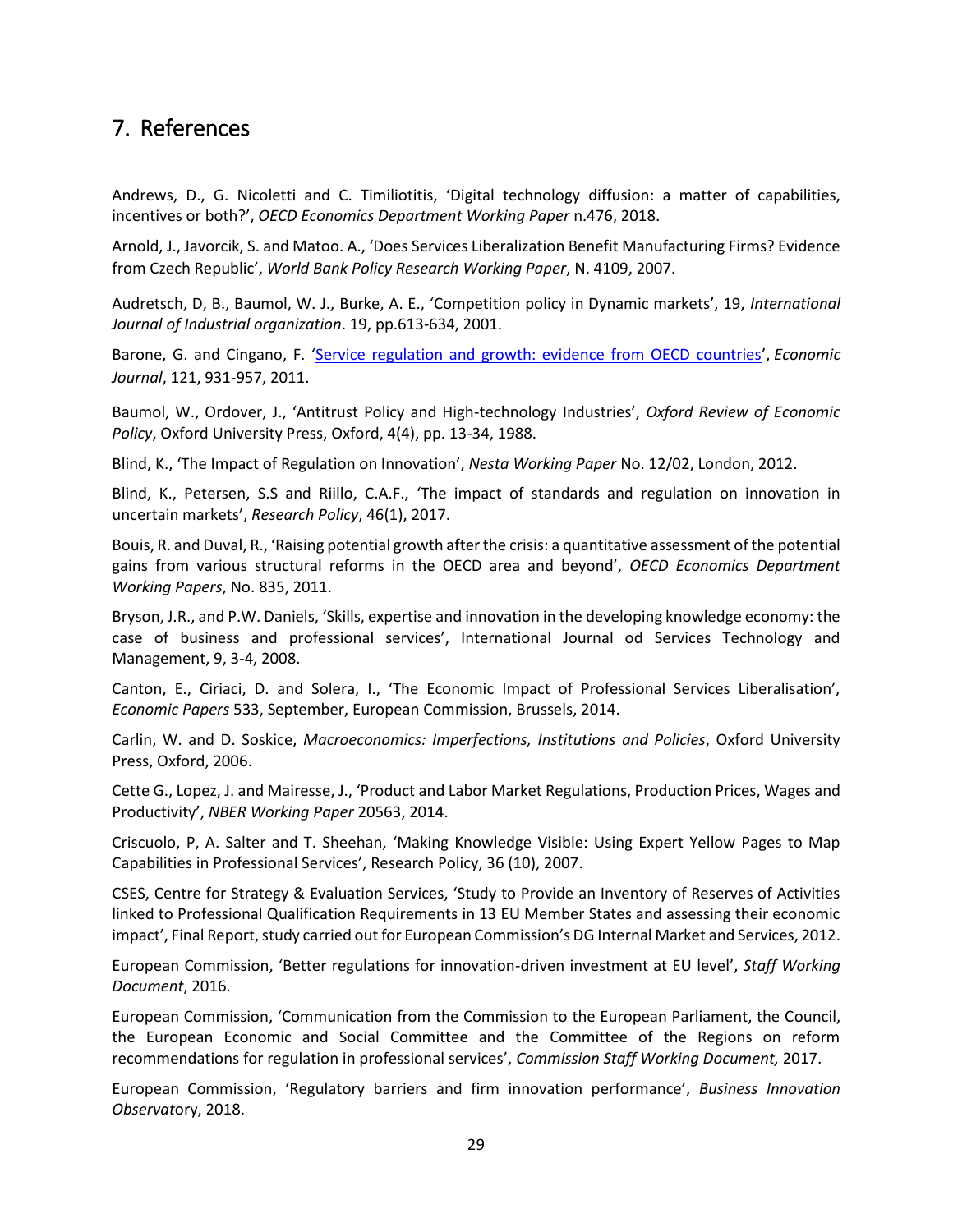European Parliament, 'Economic effects of reform in professional services', Briefing PE 607.337, 2017.

Ferracane, M.F., Van Der Marel, E. L., 'Digital Innovation in East Asia: Do Restrictive Data Policies Matter'. *Policy Research working paper*, no. WPS 9124, World Bank Group, Washington, D.C., 2020.

Freel, M., 'Patterns of Technological Innovation in Knowledge‐Intensive Business Services', *Industry and Innovation*, 13:3, pp. 335-358, 2006.

Heckman, J., 'Sample selection bias as a specification error'. *Econometrica* 47, pp. 153–161, 1979.

Hook, A., 'Regulation and Productivity in the Europe's Professional Services Market', Hook Tangaza Report, 2016.

Monteagudo, J., Rutkowski, A. and Lorenzati, D., 'The economic impact of the services Directive: a first assessment following implementation, *European Commission Economic papers* 456, 2012.

OECD, 'Small business, job creation and growth: facts, obstacles and best practices', 1997.

OECD, 'Competition in professional services', DAFFE/CLP(2000)2, 2000.

OECD, 'Merger Review in Emerging High Innovation Markets', DAFFE/COMP(2002)20, 2002.

Pelkmans, J. & Renda, A., 'Does EU regulation hinder or stimulate innovation?', *CEPS Special Report* No. 96, November, 2014.

Philippon, T., *The Great Reversal: How America Gave Up on Free Markets.* Harvard University Press, Cambridge, Massachusetts, 2019.

Rajan, G. R. and Zingales, L., 'Financial Dependence and Growth', *American Economic Review*, vol. 88, pp. 559-586, 1998.

Ravet, J., *Assessing the Impacts of EU Regulatory Barriers on Innovation: Task 1 Development of the Economic Analysis*, European Commission, Brussels, 2017.

Ribes, E., 'Growth patterns of US professional services firms', Working Papers hal-01762381, 2018.

Thum-Thysen, A. and Canton, E., 'Estimation of service sector mark-ups determined by structural reform indicators', *European Commission Economic Papers*, No. 547, 2015.

Thum-Thysen, A. and Canton, E., 'Estimating mark-ups and the effect of product market regulations in selected professional services sectors: a firm-level analysis', *European Economy, Discussion paper* 046/May 2017, European Commission, 2017.

van der Marel, E., J. Kren and M. Iootty. 'Services in the European Union: What Kinds of Regulatory Policies Enhance Productivity?'. World Bank Policy Research Paper Series, No. 7919: http://bit.ly/2dtb45p, 2016.

World Bank, Regular Economic Report: Growth, Jobs and Integration: Services to the Rescue. Washington DC: The World Bank, 2016.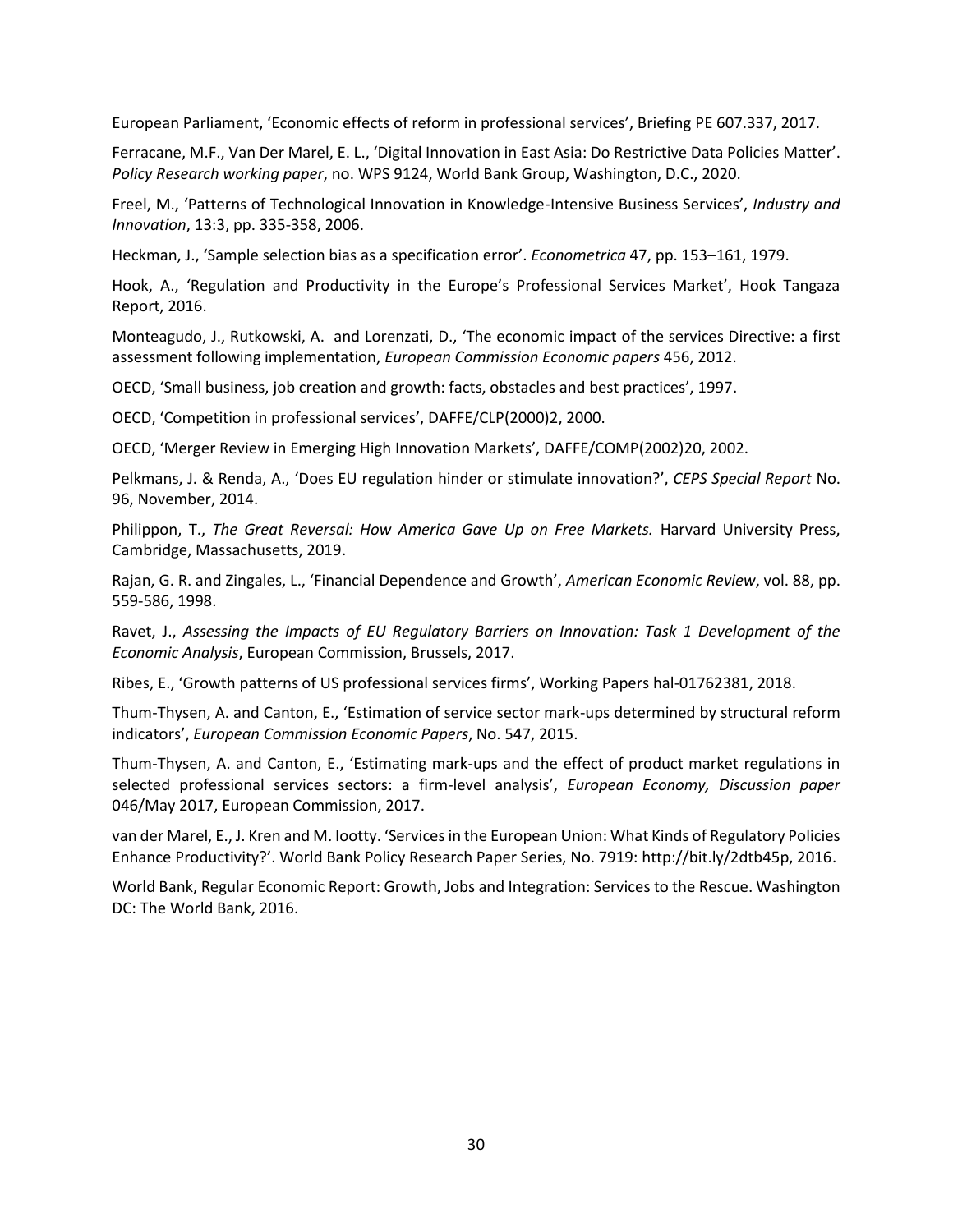## <span id="page-30-0"></span>Annex

## *Table I: Regulatory restriction definitions*

| <b>Specific Restrictions</b>                                              | <b>Definition</b>                                                                                                                                                                                                                                                                          |
|---------------------------------------------------------------------------|--------------------------------------------------------------------------------------------------------------------------------------------------------------------------------------------------------------------------------------------------------------------------------------------|
| <b>Exclusive or shared reserved</b><br>activities                         | It refers to those activities that either are reserved to the holders of<br>a specific professional qualification or are shared with other<br>regulated professions. In other words, they are activities for which<br>these professionals enjoy a sectoral monopoly.                       |
| <b>Protection of title</b>                                                | It refers to legislation conferring the right to carry a particular<br>professional title (such as attorney-at-law, architect) for those who<br>meet particular requirements, most often holders of a particular<br>qualification.                                                         |
| Years of education and training                                           | It refers to the number of years necessary to obtain the academic<br>qualification. This includes the period of mandatory training<br>included in the curriculum to obtain the qualification.                                                                                              |
| Number of pathways to obtain<br>qualifications                            | It measures how flexible the system is to obtain the required<br>qualifications. The more possibilities (pathways) there are, the less<br>restrictive the system is considered.                                                                                                            |
| <b>Existence of mandatory traineeship</b>                                 | This restriction concerns situation where future professionals, after<br>having graduated have to undergo a specific mandatory traineeship<br>prior to be granted access to the profession.                                                                                                |
| <b>Obligation to have professional</b><br>experience to get full capacity | It refers to the obligation to possess a professional experience of a<br>minimum duration in order to be authorised to access a profession<br>and exercise the related activity.                                                                                                           |
| <b>Existence of mandatory state exam</b>                                  | It refers to the obligation to pass a state/public exam to access a<br>profession after having completed mandatory education.                                                                                                                                                              |
| <b>Continuous professional</b><br>development obligations                 | Specific obligations imposed on professionals to follow a specific<br>number of hours of training over a given period associated with<br>costs supported by the professional.                                                                                                              |
| Compulsory membership or<br>registration in professional body             | It refers to the requirement for professionals to be certified by and<br>registered with specific professional organizations (e.g. Bar<br>Associations, Chambers of Architects, Chambers of Engineers,<br>Medical Associations, etc.) prior to being allowed to work in the<br>profession. |
| Limitation to the number of<br>licences granted                           | It refers to the regulation that limits the number of professionals<br>having access to a profession or the use of quotas of licenses<br>granted.                                                                                                                                          |
| <b>Territorial validity of the</b><br>professional qualification          | This concerns situations in which the law relates the authorisation to<br>practice only to a given geographical territory within the same<br>country (e.g. in one region but not in others).                                                                                               |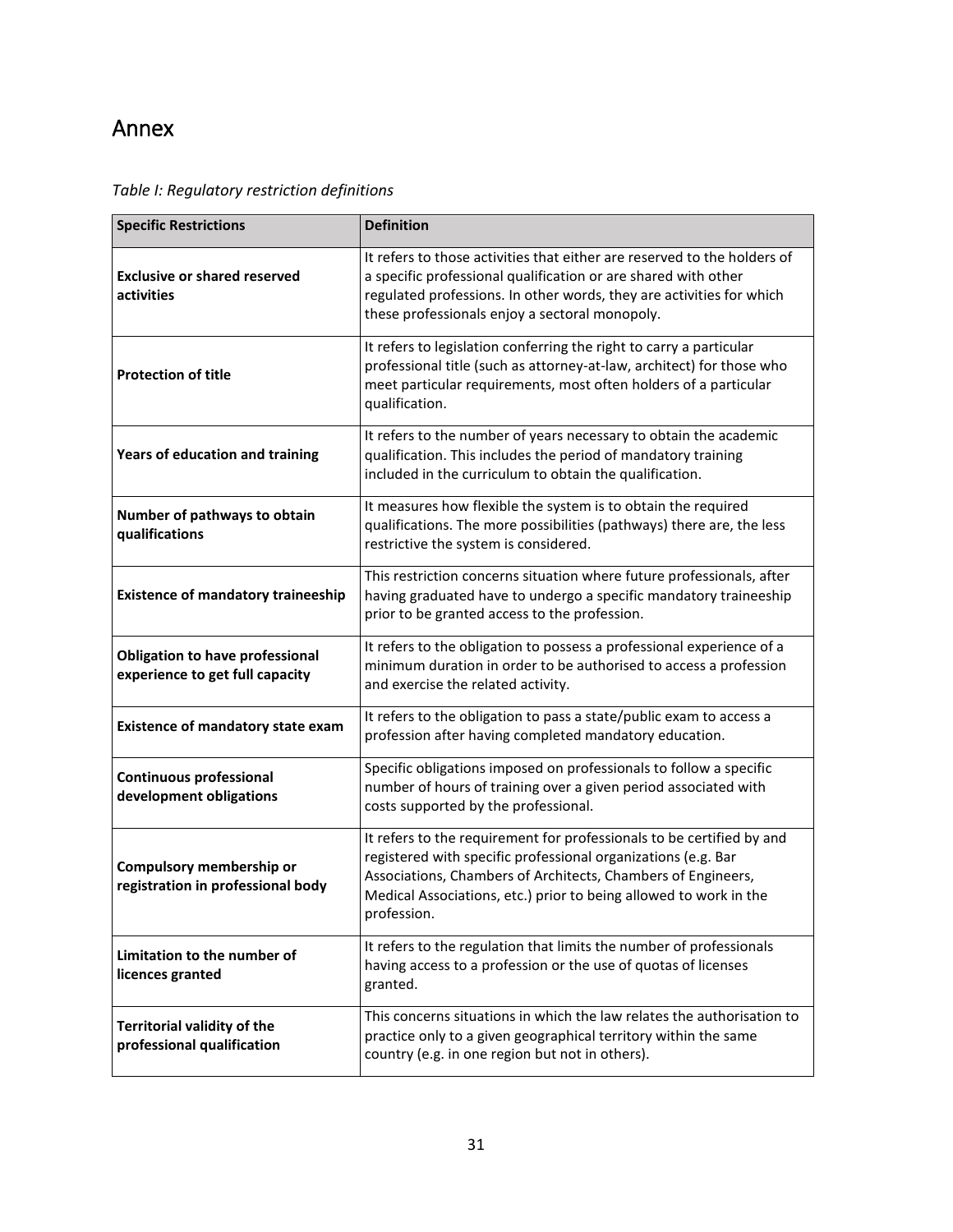| <b>Age restriction</b>                                | This applies when the law explicitly requires the professional to be<br>older (or younger) than a minimum age in order to access and<br>exercise the profession.                                                                                                                                                                                                                                                                                                                                              |
|-------------------------------------------------------|---------------------------------------------------------------------------------------------------------------------------------------------------------------------------------------------------------------------------------------------------------------------------------------------------------------------------------------------------------------------------------------------------------------------------------------------------------------------------------------------------------------|
| <b>Other authorisation requirements</b>               | The authorisation could be at the level of access (before you can<br>practice or use the title as individual professional) or could be at the<br>level of exercise, when, for specific activities within the profession<br>you might need to get an authorisation (for example you can<br>practice as an engineer but in order to work on certain type of<br>electrical infrastructures part of the national grid you need a specific<br>authorisation).                                                      |
| Restriction on corporate form/<br>type of entity      | It refers to the existence or not of restrictions to the legal form a<br>company may take. Distinction is made between the following cases:<br>no restriction on the company form exists; it is possible to exercise<br>the profession in a corporate structure with limited liability; it is not<br>possible to exercise the profession in a corporate structure with<br>limited liability; and under the most restrictive form whether the<br>profession can only be exercised as a sole practitioner.      |
| <b>Shareholding requirements</b>                      | It refers to the case where the law imposes a minimum percentage<br>of the shares to be held by professionals with the required<br>qualifications.                                                                                                                                                                                                                                                                                                                                                            |
| <b>Voting rights control</b>                          | This restriction looks at whether the law imposes a minimum<br>percentage of voters to be qualified professionals.                                                                                                                                                                                                                                                                                                                                                                                            |
| Prohibitions on joint exercise of<br>professions      | It refers to the case where national laws may include a provision<br>which prohibits the joint exercise of the profession concerned to<br>avoid conflicts of interests. This may include straightforward<br>prohibitions of joint activities either across the board or with<br>particular activities or professions or the existence of a general<br>provision that aims to exclude the joint exercise of professions that<br>would be contrary to the independence or impartiality of the<br>professionals. |
| Incompatibilities of activities for a<br>professional | This concerns situations where the professional himself may not<br>exercise certain activities together with his profession. This may<br>range from a total prohibition to exercise any additional activities,<br>over specific prohibitions regarding the nature of the other activities<br>to a general provision, stating that a professional should avoid<br>conflict of interest, without prohibiting specific activities.                                                                               |
| <b>Professional indemnity insurance</b>               | It concerns the case where professional indemnity insurance is<br>required by law for professionals wishing to exercise the regulated<br>activities. This concerns only cases of establishment.                                                                                                                                                                                                                                                                                                               |
| <b>Tariff restrictions</b>                            | This concerns situations where specific regulation by the<br>government or self-regulation by the profession (e.g. via the code of<br>conduct) defines rules on the level of the fees or prices charged by<br>the professional to the services recipient.                                                                                                                                                                                                                                                     |
| <b>Restrictions on advertising</b>                    | It refers to the existence of restrictions for professionals on<br>advertising in one or more given media, or as regards the content<br>and methods of commercial communication.                                                                                                                                                                                                                                                                                                                              |